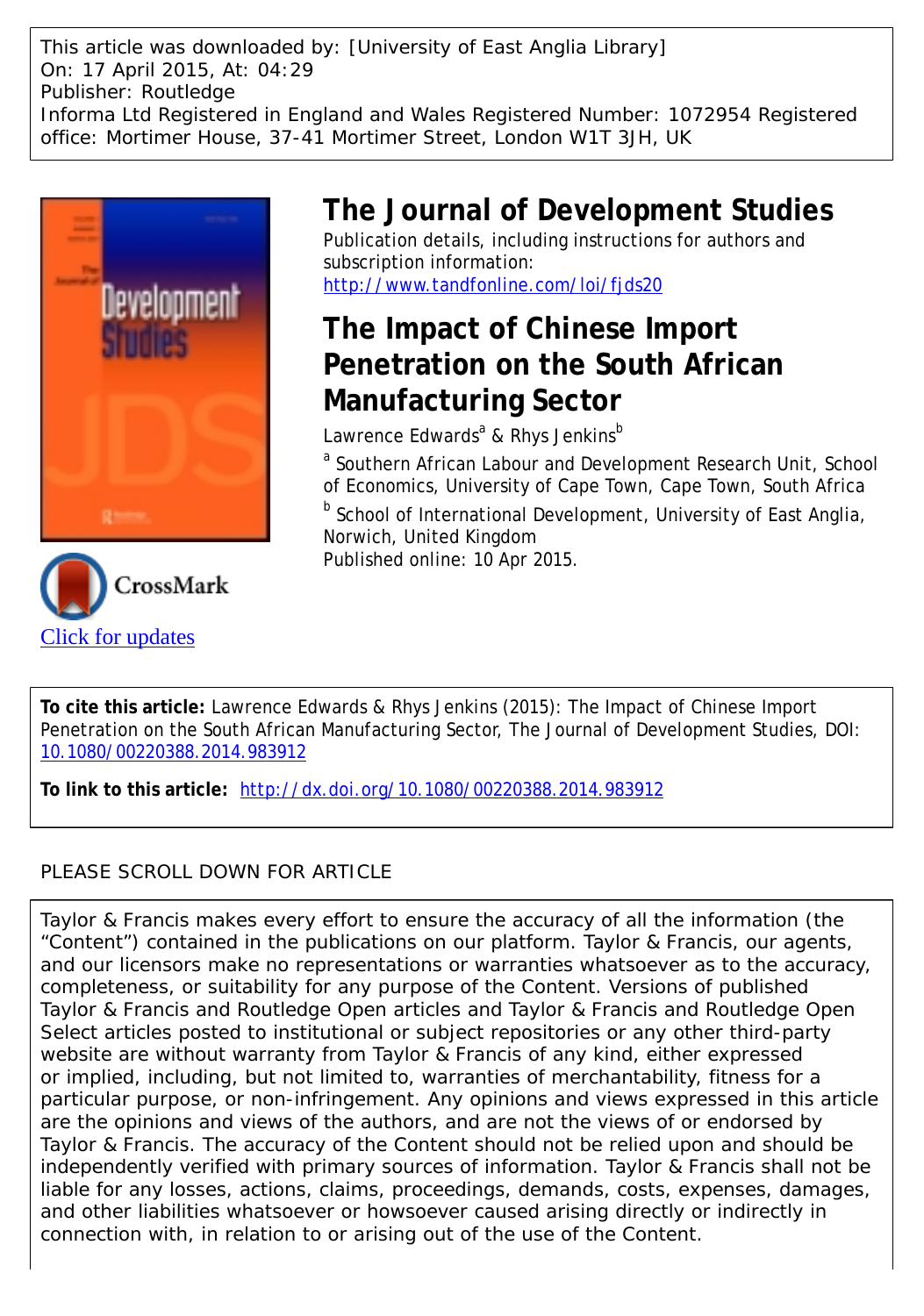This article may be used for research, teaching, and private study purposes. Terms & Conditions of access and use can be found at [http://www.tandfonline.com/page/terms](http://www.tandfonline.com/page/terms-and-conditions)[and-conditions](http://www.tandfonline.com/page/terms-and-conditions)

**It is essential that you check the license status of any given Open and Open Select article to confirm conditions of access and use.**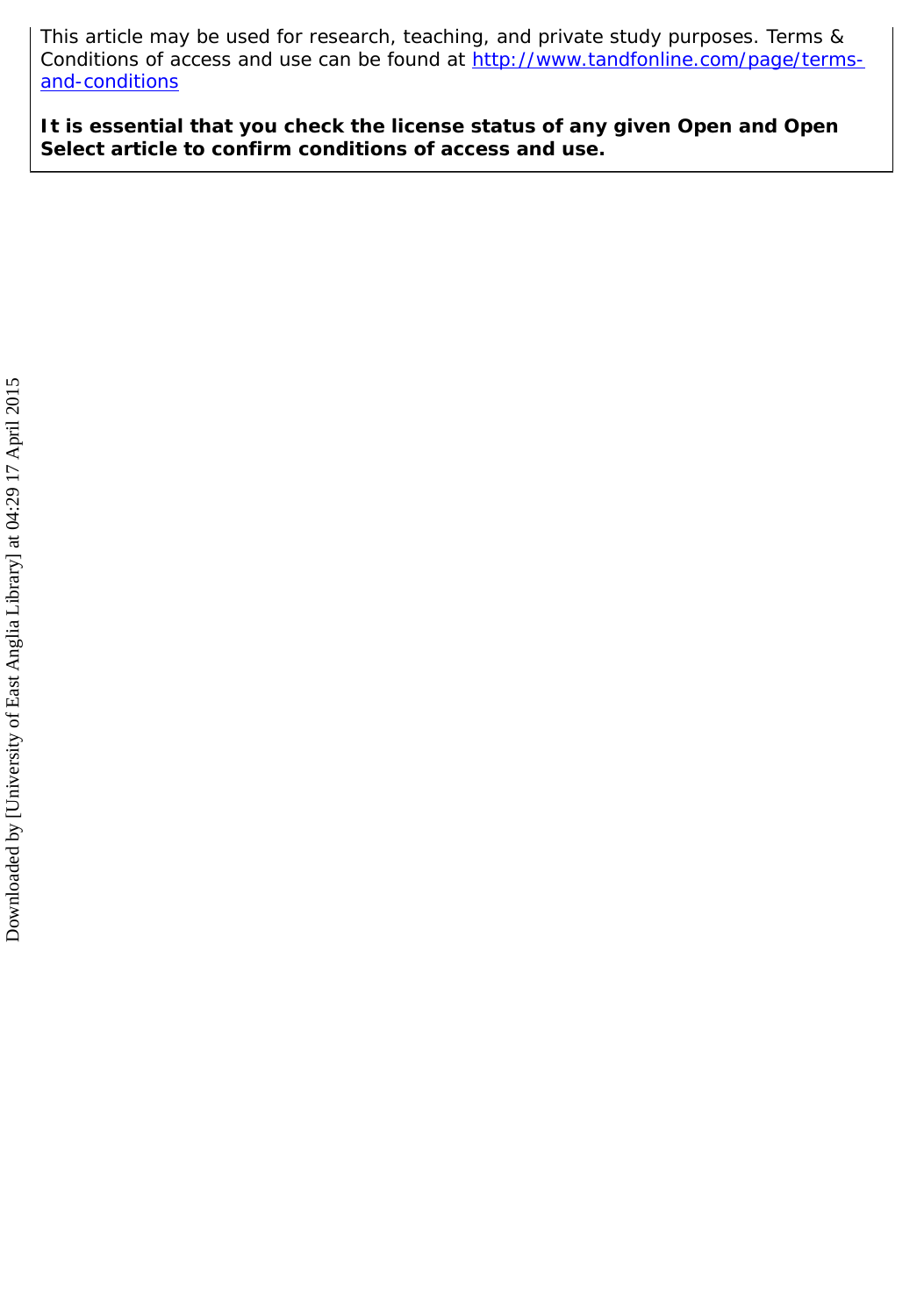# The Impact of Chinese Import Penetration on the South African Manufacturing Sector

LAWRENCE EDWARDS\* & RHYS JENKINS\*\*

\*Southern African Labour and Development Research Unit, School of Economics, University of Cape Town, Cape Town, South Africa, \*\*School of International Development, University of East Anglia, Norwich, United Kingdom

(Received 5 November 2013; accepted 15 September 2014)

ABSTRACT This article uses a Chenery-type decomposition and econometric estimation to evaluate the impact of Chinese trade on production and employment in South African manufacturing from 1992 to 2010. The results suggest that increased import penetration from China caused South African manufacturing output to be 5 per cent lower in 2010 than it otherwise would have been. The estimated reduction of total employment in manufacturing as a result of trade with China is larger – in 2010 about 8 per cent – because the declines in output were concentrated on labour-intensive industries and because the increase in imports raised labour productivity within industries.

#### 1. Introduction

The lack of dynamism of the manufacturing sector has been seen as a key factor explaining slow growth and high unemployment in South Africa since the ending of apartheid (DTI, [2010](#page-17-0); Rodrik, [2008\)](#page-18-0). Concerns have been expressed over the 'deindustrialisation' of the economy (Maia, [2011\)](#page-17-0) reflected in falling shares of manufacturing in GDP and employment, which over the past decade have coincided with the rapid growth of imports from China. This paper asks how trade with China in this period has affected the size and structure of South African manufacturing and its capacity to create jobs.

Since China joined the World Trade Organisation (WTO) in 2001, bilateral trade between South Africa and China has grown rapidly. In 2009, China became South Africa's largest export market, ahead of the United States, and its largest supplier of imports, ahead of Germany.<sup>[1](#page-15-0)</sup> These imports are overwhelmingly of manufactured goods, while South Africa's exports are mainly natural resources. The growth and composition of bilateral trade flows with China have fed concerns about deindustrialisation and become an issue in South Africa's engagement with China. President Zuma commented at the Forum on China–Africa Cooperation (FOCAC) in Beijing in July 2012 that an unequal trade relationship based on the supply of raw materials was unsustainable (Mail and Guardian, [2012\)](#page-17-0).

The common perception in South Africa is that the effects of the growth of trade with China has been negative for manufacturing, with several industries, most notably textiles and clothing, demanding increased protection from imports from China (Morris & Einhorn, [2008\)](#page-17-0). The Free Trade Agreement between the South African Customs Union (SACU) and China first mooted in 2004

Correspondence Address: Lawrence Edwards, Research Associate, Southern African Labour and Development Research Unit, School of Economics, University of Cape Town, South Africa. Email: Lawrence.Edwards@uct.ac.za

An Online Appendix is available for this article which can be accessed via the online version of this journal available at <http://dx.doi.org/10.1080/00220388.2014.983912>

<sup>© 2015</sup> The Author(s). Published by Taylor & Francis.

This is an Open Access article distributed under the terms of the Creative Commons Attribution License (http://creativecommons.org/licenses/by/4.0/), which permits unrestricted use, distribution, and reproduction in any medium, provided the original work is properly cited.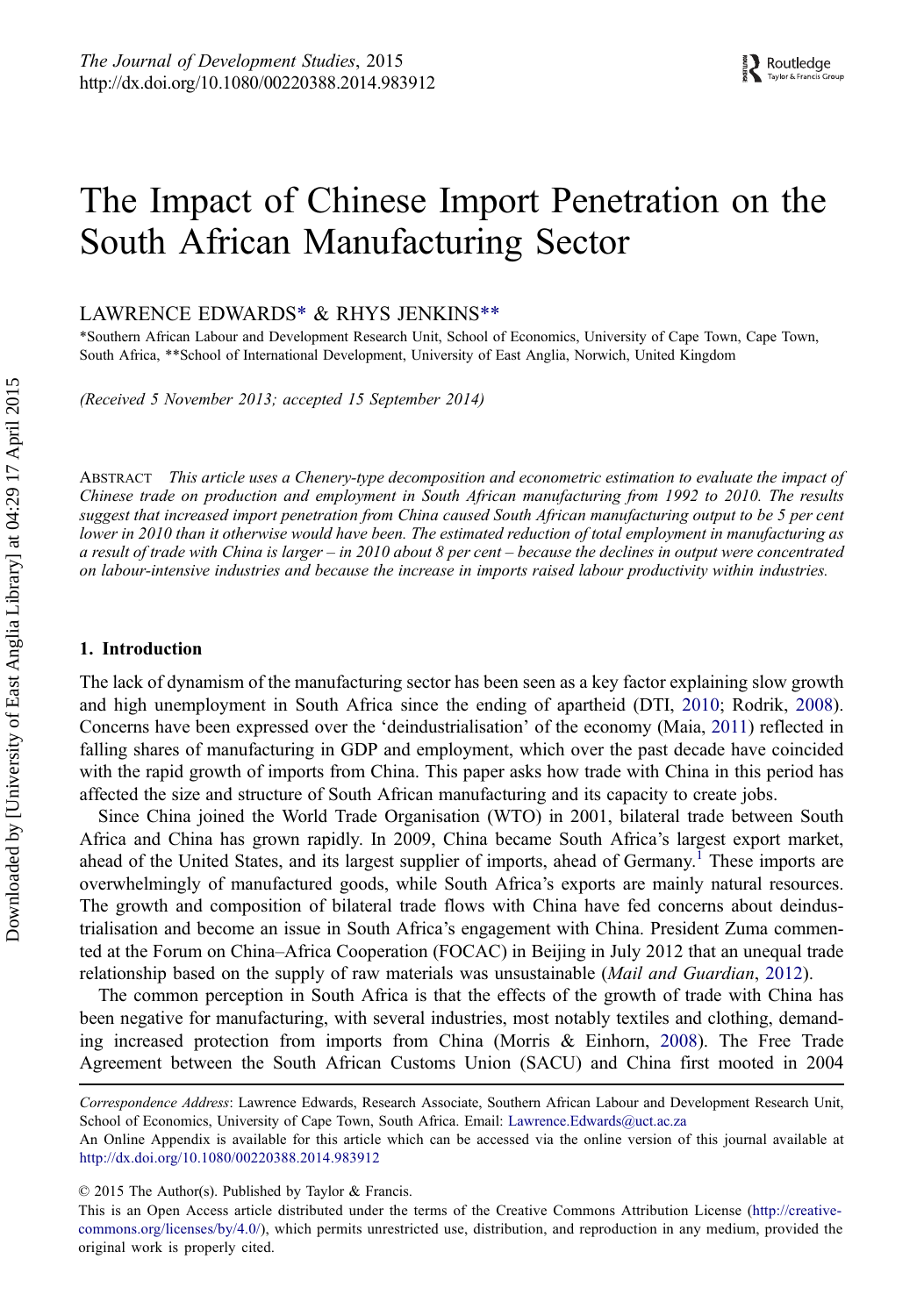<span id="page-3-0"></span>faced considerable opposition by business associations (Lennox, [2008](#page-17-0)) and unions (Mde, [2005\)](#page-17-0) within South Africa. The current position of the minister of trade and industry, Rob Davies, is that a conventional free trade agreement with China is not in the interest of the country (Langeni, [2012\)](#page-17-0).

Despite these concerns, there have been no comprehensive studies that attempt to analyse the impacts of trade with China on the South African manufacturing sector. This article seeks to fill that gap, drawing on a database of 44 manufacturing industries covering the period 1992–2010 (see the Online Appendix for details). Two approaches – a Chenery-type decomposition and econometric estimation – are used to evaluate the impact of Chinese trade on production and employment in South African manufacturing.

The analysis reveals that Chinese penetration of the South African market increased rapidly over the past decade, in part due to displacement of imports from other countries, but more importantly at the expense of local production. Exports of manufactures to China did not add significantly to industrial growth in South Africa, and labour-intensive industries were particularly badly affected by imports from China, implying that the negative impact on employment in manufacturing was more than proportional to the output displacement. In addition, Chinese import penetration tended to reduce the employment intensity of production, raising productivity within industries. There is also evidence that imports from China contributed towards lower producer price inflation in South Africa, which moderated increases in consumer prices and helped to curtail production cost increases.

The remainder of the article is structured as follows. The next section describes the evolution of Chinese-South African trade flows at the product and industry level and discusses the impact that these have had on producer prices in South Africa. [Section 3](#page-7-0) looks at the impact on South African manufacturing production, while [section 4](#page-9-0) focuses on the impact of Chinese import penetration on manufacturing employment. [Section 5](#page-14-0) concludes.

# 2. South Africa Trade Flows

## 2.1 Growth and Structure of South Africa Trade

Trade between South Africa and China has grown dramatically since China joined the WTO in 2001. Based on UN Comtrade ([2012\)](#page-18-0) data, South African imports from China increased from less than \$1.1 billion in 2001 to \$14.2 billion in 2011, while exports to China increased from less than \$0.5 billion to \$12.4 billion over the same period. This places China as the dominant source of South Africa's imports, with a share of 18.5 per cent in 2010 (up from 5% in 2000), ahead of Germany, the United States of America and Japan (UN Comtrade, [2012\)](#page-18-0). While China has also become the dominant destination for South African exports (with a share of 11% in 2010), the country has run a trade deficit with China throughout the period, which has tended to increase over time.

Although trade between South Africa and China is mainly in manufactured goods, broadly defined, South African exports are largely processed raw materials, whereas imports from China are mainly consumer products and increasingly capital goods (Table 1). This is reflected in the trade balances

|      | Imports $(\% )$ |
|------|-----------------|
| 2000 | 2010            |
|      |                 |
| 96   | 97              |
|      |                 |
| 25   | 42              |
| 55   | 43              |
| 20   | 15              |
| 0    | $\theta$        |
|      |                 |

Table 1. South African trade with China by type of product (per cent total)

Source: Authors' calculations using UN Comtrade ([2012\)](#page-18-0) data.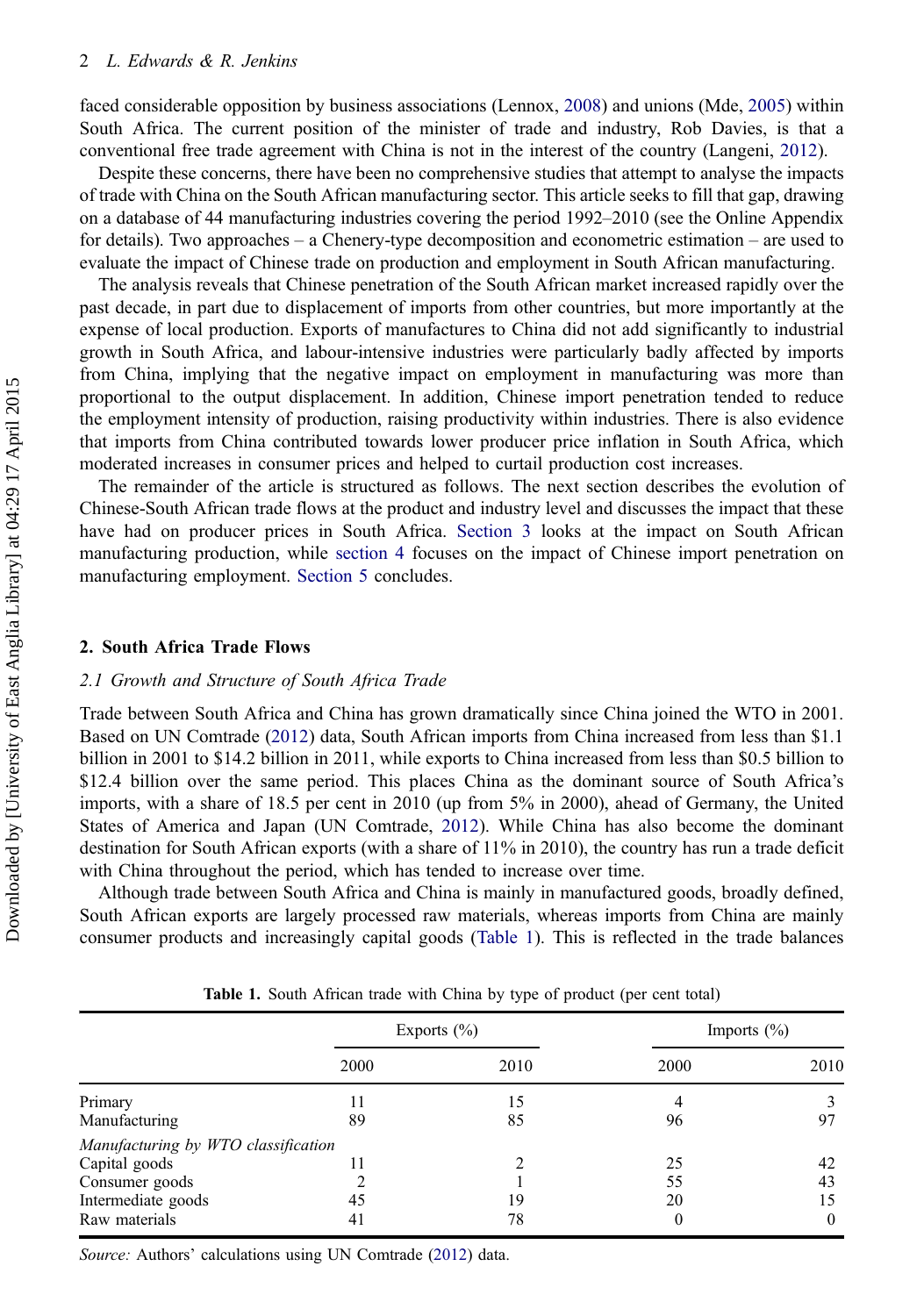between the two countries, with South African having surpluses in processed raw materials and primary products and large deficits in consumer and capital goods.

# 2.2 Industry Analysis of South African Imports from China

The growing Chinese presence in South Africa's total imports is reflected in the scope and dominance of imports from China in specific products and manufacturing industries. [Table 2](#page-5-0) reports the share of China in total South African imports and total domestic consumption for 44 manufacturing industries in 2000 and 2010. In the mid-1990s, China dominated as a source of imports in the traditional labourintensive sectors such as clothing, footwear and other manufactures (toys), but by 2010 its dominance had also shifted to high-technology electronic and machinery sectors. For example, China accounted for between 48 per cent and 77 per cent of total South African imports of knitted and crocheted fabrics, clothing, leather and leather products, footwear, household appliances, electrical lamps, furniture and other manufacturing in 2010. It is only in the resource-based products (dairy products, other food products and beverages) that China remains outside of the top 10 sources of imports, but even in these industries China's ranking and share of total imports rose dramatically over the period.<sup>[2](#page-15-0)</sup>

The extent of the impact of imports from China across manufacturing industries is also reflected in the rising share of these goods in domestic consumption (termed import penetration, and with 'consumption' defined in this article as domestic absorption, including intermediate input use as well as all final demand). On aggregate, imports from China rose from a negligible 0.4 per cent of domestic consumption in 1995 to 5.9 per cent in 2010, with much of the increase occurring after 2000. Indeed, during the past decade, China has accounted for over three-quarters of the increase in import penetration of the South African market.

Looking across the sectors, all manufacturing industries in South Africa experienced increases in Chinese import penetration ratios between 2000 and 2010. There were, however, significant differences across industries in the level and change in import penetration by China over this period. The level and change in import penetration from China were smallest (less than one percentage point from 2000 to 2010) in agricultural and resource-based products (beverages; dairy products; other food products; printing and related services; grain milling and animal feeds; coke oven and petroleum products; meat, fish, fruit, vegetables, oils and fat; and sawmilling and planing of wood).

In contrast, large increases in the share of imports from China in domestic consumption were recorded from 2000 to 2010 in knitted and crocheted fabrics (38.4 percentage points); footwear (32.2 percentage points); television, radio and other electronic equipment (28.5 percentage points); clothing (22.4 percentage points); electric lamps and lighting equipment (21.8 percentage points); and general purpose machinery (19.4 percentage points).

#### 2.3 Imports from China and Domestic Prices

These imports from China have been associated with downward price pressure on South African producers. [Figure 1](#page-6-0) presents the weighted average price of South African imports of manufactured goods from China relative to imports from other countries, based on unit values at the HS six-digit level. Imports from China are around 63 per cent of the price (unit value) of imports from other developing countries and only a third of the price of imports from developed countries.

The large differences in import unit values across countries within the disaggregated HS six-digit categories are suggestive of a high degree of within-product product specialisation.<sup>[3](#page-16-0)</sup> Similar heterogeneity in import prices within disaggregated product categories is found for the US (Fontagné, Gaulier, & Zignago, [2008;](#page-17-0) Schott, [2008](#page-18-0)). One implication of this finding is that industry-level analyses such as this one may exaggerate the extent to which Chinese products compete with other imports and with domestically produced products. By specialising in different products, domestic firms can insulate themselves from import competition.

Nevertheless, the vast differences in relative prices imply that the shift in the composition of SA imports towards China will have contributed towards declining aggregate import prices at the product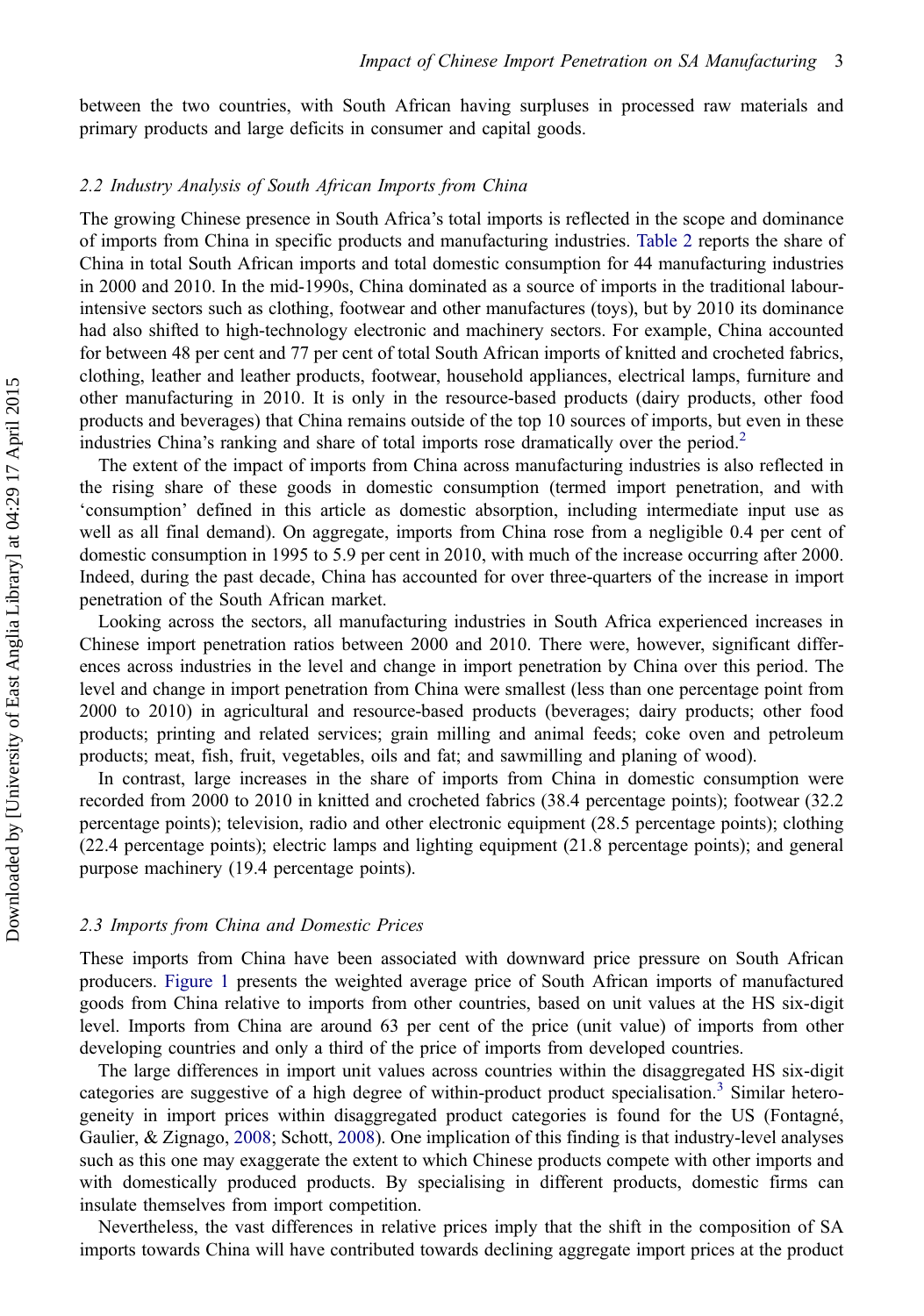# <span id="page-5-0"></span>4 L. Edwards & R. Jenkins

|            |                                                | Share of China in total<br>SA imports (percentage) |      | Chinese import penetration<br>(per cent of consumption) |      |
|------------|------------------------------------------------|----------------------------------------------------|------|---------------------------------------------------------|------|
| <b>SIC</b> | Industry description                           | 2000                                               | 2010 | 2000                                                    | 2010 |
| 301        | Meat, fish, fruit, vegetables, oils & fat      | 4.1                                                | 4.3  | 0.6                                                     | 0.9  |
| 302        | Dairy products                                 | 0.0                                                | 0.8  | 0.0                                                     | 0.0  |
| 303        | Grain milling & animal feeds                   | 0.2                                                | 4.1  | 0.0                                                     | 0.4  |
| 304        | Other food products                            | 0.5                                                | 4.0  | 0.0                                                     | 0.3  |
| 305        | <b>Beverages</b>                               | 0.1                                                | 0.2  | 0.0                                                     | 0.0  |
| 311        | Spinning and weaving                           | 10.1                                               | 43.5 | 2.8                                                     | 18.2 |
| 312        | Other textiles                                 | 12.1                                               | 38.2 | 1.7                                                     | 12.6 |
| 313        | Knitted and crocheted fabrics                  | 13.8                                               | 66.7 | 3.7                                                     | 42.2 |
| 314/5      | Clothing                                       | 51.9                                               | 75.1 | 5.9                                                     | 28.3 |
| 316        | Leather and leather products                   | 17.7                                               | 49.0 | 6.0                                                     | 19.1 |
| 317        | Footwear                                       | 40.6                                               | 76.8 | 13.7                                                    | 45.8 |
| 321        | Sawmilling and planing of wood                 | 0.0                                                | 5.8  | 0.0                                                     | 0.8  |
| 322        | Wood and wood products                         | 5.2                                                | 24.6 | 0.5                                                     | 2.1  |
| 323        | Paper and paper products                       | 0.4                                                | 8.6  | 0.1                                                     | 1.3  |
| 324        | Publishing                                     | 0.9                                                | 5.7  | 0.2                                                     | 1.4  |
| 325/6      | Printing and related services                  | 10.2                                               | 43.0 | 0.1                                                     | 0.4  |
| 331/2      | Coke oven and petroleum products               | 10.6                                               | 2.8  | 0.8                                                     | 0.7  |
| 334        | Basic chemicals                                | 3.5                                                | 12.6 | 1.4                                                     | 5.4  |
| 335/6      | Other chemicals                                | 1.7                                                | 7.2  | 0.6                                                     | 2.7  |
| 337        | Rubber products                                | 2.5                                                | 23.1 | 0.6                                                     | 9.6  |
| 338        | Plastic products                               | 7.7                                                | 22.3 | 1.1                                                     | 3.4  |
| 341        | Glass and glass products                       | 6.7                                                | 38.6 | 1.6                                                     | 8.8  |
| 342        | Non-metallic mineral products                  | 7.3                                                | 25.0 | 1.1                                                     | 4.0  |
| 351        | Basic iron and steel                           | 3.6                                                | 16.4 | 0.5                                                     | 3.6  |
| 352        | Non-ferrous metals                             | 2.3                                                | 9.4  | 0.4                                                     | 2.8  |
| 354        | Structural steel products                      | 1.5                                                | 13.4 | 0.0                                                     | 1.1  |
| 355        | Other fabricated metal products                | 9.9                                                | 32.2 | 1.7                                                     | 7.1  |
| 356/59     | General purpose machinery                      | 5.1                                                | 23.8 | 3.2                                                     | 22.6 |
| 357        | Special purpose machinery                      | 1.5                                                | 17.8 | 0.7                                                     | 11.0 |
| 358        | Household appliances                           | 17.8                                               | 62.6 | 2.9                                                     | 21.1 |
| 361        | Electrical motors, generators and transformers | 6.2                                                | 23.4 | 1.7                                                     | 10.9 |
| 362        | Electricity distribution and control apparatus | 1.8                                                | 12.8 | 1.0                                                     | 6.6  |
| 363        | Insulated wire and cable                       | 4.2                                                | 24.1 | 0.4                                                     | 4.6  |
| 364        | Accumulators and batteries                     | 5.9                                                | 28.0 | 1.7                                                     | 9.5  |
| 365        | Electric lamps and lighting equipment          | 21.2                                               | 59.9 | 8.8                                                     | 30.6 |
| 366        | Other electrical equipment                     | 3.2                                                | 18.8 | 0.8                                                     | 5.9  |
| 371/2/3    | TV, radio and other electronic equipment       | 3.9                                                | 33.5 | 3.2                                                     | 31.7 |
| 374/5/6    | Medical, measuring and controlling equipment   | 2.8                                                | 9.6  | 1.9                                                     | 7.7  |
| 381        | Motor vehicles                                 | 0.1                                                | 3.0  | 0.0                                                     | 1.5  |
| 382        | Bodies for motor vehicles                      | 0.7                                                | 32.6 | 0.1                                                     | 3.7  |
|            |                                                | 0.8                                                |      | 0.1                                                     | 1.5  |
| 383        | Parts and accessories for motor vehicles       |                                                    | 8.6  |                                                         |      |
| 384/5/6/7  | Other transport equipment                      | 1.1                                                | 3.8  | 0.6                                                     | 1.9  |
| 391        | Furniture                                      | 6.1                                                | 48.1 | 1.0                                                     | 14.7 |
| 392        | Other manufacturing                            | 21.3                                               | 48.7 | 2.3                                                     | 8.0  |
|            | Total                                          | 4.9                                                | 18.5 | 1.1                                                     | 5.9  |

Table 2. Share of imports from China in total South African imports and domestic consumption, 2000–2010

Source: Authors' calculations using UN Comtrade ([2012\)](#page-18-0), Industrial Development Corporation (IDC) and Statistics South Africa [\(2011a](#page-18-0), [b,](#page-18-0) [c,](#page-18-0) [d\)](#page-18-0) data.

Notes: Chinese import penetration is calculated as the ratio of imports from China to total consumption, with the latter calculated as total domestic sales plus total imports minus total exports. Consumption here includes intermediate inputs and final demand. Tobacco products are excluded as sales data are not provided by Statistics South Africa.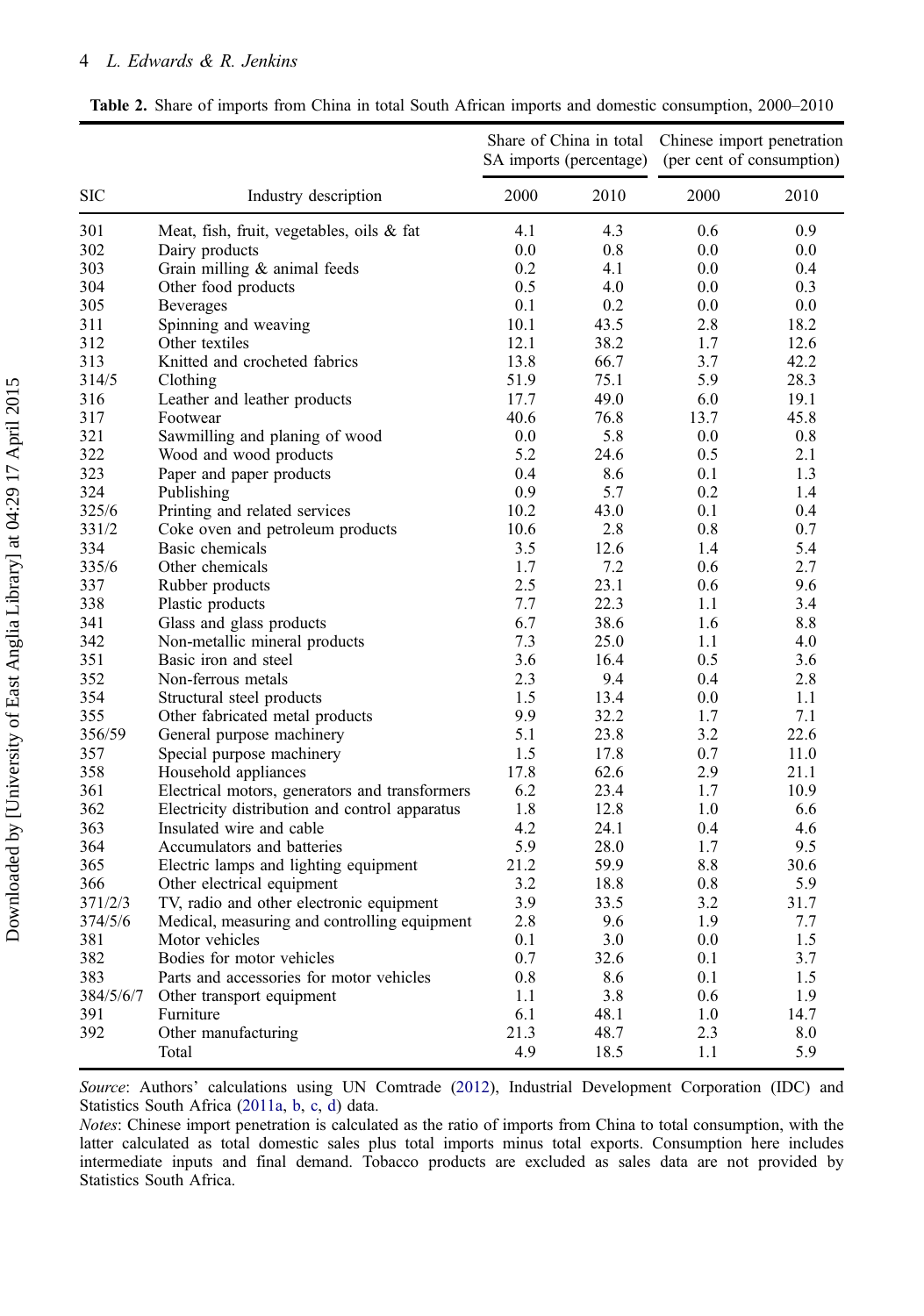<span id="page-6-0"></span>

Figure 1. Price per unit of imports of manufactured goods from China relative to imports from other countries, 1992–2009.

Source: Own calculations using UN Comtrade [\(2012](#page-18-0)) data.

Notes: Developing countries include low- and middle-income economies, excluding China. Developed countries include high-income OECD countries. Relative unit values of South African imports of manufactured goods are calculated using six-digit level of the Harmonised System, Revision 88/92. The aggregate price per unit import for each of the developed and developing country groups is first calculated by dividing total South African import values by quantity at the HS six-digit level for each of these country groupings. The price per unit of imports (at the HS six-digit level) from China relative to imports from the country groupings is then constructed. The figure presents the weighted average relative unit value calculated using annual Chinese import values as weights.

level. This in turn will have contributed towards lower producer and consumer prices. This effect of imports on aggregate prices can be shown using the aggregate producer price indices for South Africa. For example, producer prices of imported manufactured goods rose by 3 per cent per year from 2000 to 2011, which was less than half the 6.3 per cent annual increase in the producer price of South African produced manufactured goods.<sup>[4](#page-16-0)</sup>

It is these price pressures and strong increases in import penetration, particularly in the labourintensive industries, that have given rise to major concerns amongst domestic manufacturers, and in the case of clothing products elicited the imposition of import quotas on imports from China in 2007 and 2008 (Edwards, Naughtin, & Rankin, [2011;](#page-17-0) Edwards & Rankin, [2012](#page-17-0); Morris & Reed, [2008](#page-17-0)). Were it not for these quotas, the level and increase in import penetration in clothing may have been even higher.

Yet, the fact that imports from China have increased their share of domestic consumption of manufactured goods in South Africa does not necessarily mean that they have displaced domestic production and employment. In some cases China may have replaced imports from other countries. Imports of intermediate and capital goods from China may have enhanced productivity and stimulated output growth in downstream industries. In simple accounting terms, imports from China still represent a small proportion of overall domestic consumption, suggesting that domestic factors (such as demand or domestic factor prices) may dominate output and employment levels as well as trade flows, including imports from China.

Although the threats and opportunities associated with bilateral trade with China receive considerable media attention, there are no detailed studies of the direct impact of China on South African manufacturing output and employment.

There is some evidence that Chinese competition reduced prices of products in South Africa, particularly of clothing, leather products and footwear (Edwards & Jenkins, [2013a](#page-17-0); Edwards &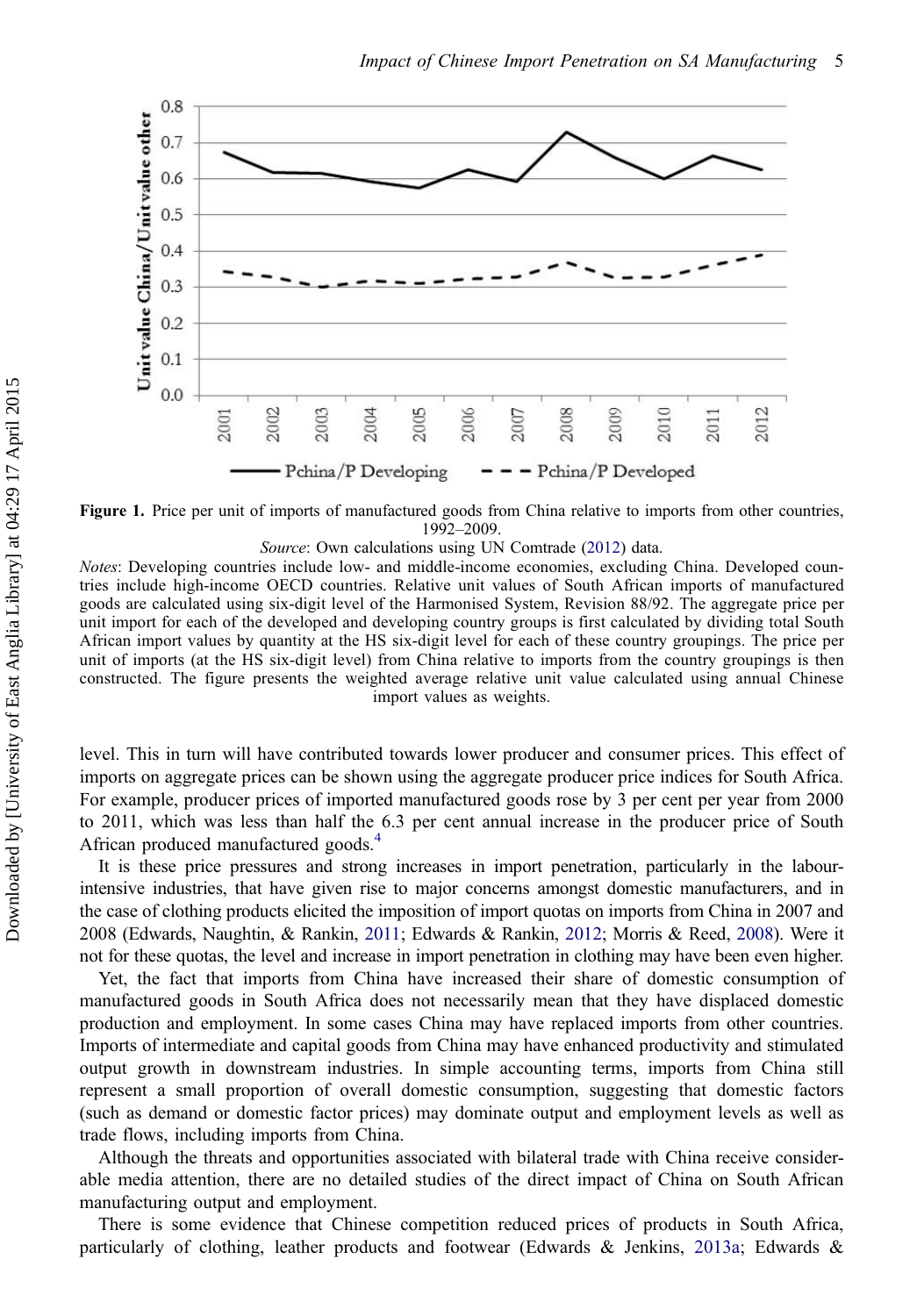<span id="page-7-0"></span>Rankin, [2012](#page-17-0); Morris & Einhorn, [2008;](#page-17-0) Rangasamy & Swanepoel, [2011](#page-18-0); Villoria, [2009](#page-18-0)). For example, Edwards and Jenkins [\(2013a\)](#page-17-0) present econometric estimates of a producer price equation using 44 manufacturing industries (excluding tobacco) over the period 1993 to 2009. They estimate that Chinese import penetration reduced producer price inflation by around 0.3 per cent per year from 2005 to 2010. Imports from China therefore moderated increases in consumer prices and helped to curtail production cost increases. However, the downward pressure on producer prices from imports from China will also have increased pressures on competing South African producers. The implications of these price decreases for production and employment in South African manufacturing industries have not been comprehensively explored.

There are, however, a number of previous studies of South African manufacturing which have looked at the impact of trade liberalisation or globalisation more generally on production, trade and employment (Dunne & Edwards, [2007;](#page-17-0) Edwards, [2001a,](#page-17-0) [2001b;](#page-17-0) Fedderke, [2006](#page-17-0); Jenkins, [2008;](#page-17-0) Jonsson & Subramanian, [2001\)](#page-17-0). In this article we extend this type of analysis to identify the effects of increased imports from China on production (Section 3) and employment [\(Section 4](#page-9-0)) in South African manufacturing industries from the early 1990s to 2010. Details on the empirical methods used are presented in the relevant sections.

### 3. The Direct Impact of Chinese Competition on Production

The impact that price reductions from Chinese competition have on domestic producers will depend on several factors. First, whether imports from China compete primarily with other exporters to South Africa or with local producers. Second, whether the affected industries in South Africa are importcompeting industries, in which case they are likely to face falling profit margins and a reduced market share, or import-using industries, in which case cheaper Chinese inputs or capital goods would lead to higher profitability and expanded output. Third, how domestic manufacturers respond to increased competition in terms of lowering mark-ups, defensive innovation, downsizing or upgrading.

In order to explore the relationship between changes in import penetration and local production, a Chenery ([1979](#page-17-0)) style decomposition was used to separate out the direct contributions of domestic demand, exports and changes in import penetration to changes in sales.

The decomposition starts from the basic accounting identity that:

$$
Q_{it} = D_{it} + X_{it} - M_{it} \tag{1}
$$

where  $D_{it}$  is domestic absorption of industry *i* at time t,  $Q_{it}$  is domestic production of industry *i* at time t,  $X_{it}$  is exports of industry i at time t, and  $M_{it}$  is imports of industry i at time t.

Defining import penetration in industry  $i$  at time  $t$  as:

$$
m_{it} = M_{it}/D_{it} \tag{2}
$$

then a change in production in industry  $i$  between base year  $(0)$  and current year  $(1)$  can be decomposed as:

$$
\Delta Q_i = (1 - m_{i0})\Delta D_i + \Delta X_i + (m_{i0} - m_{i1})D_{i1}
$$
\n(3)

The first term on the right-hand side denotes the contribution of changes in domestic demand for intermediate and final goods to domestic output. The second term measures the contribution of changes in exports, while the third term captures the contribution of changes in import penetration on domestic output.

There are two important limitations to the Chenery decomposition technique applied here to estimate the impact of Chinese import competition on domestic output. The decomposition is an accounting identity that ignores the inter-dependency between exports, import penetration and final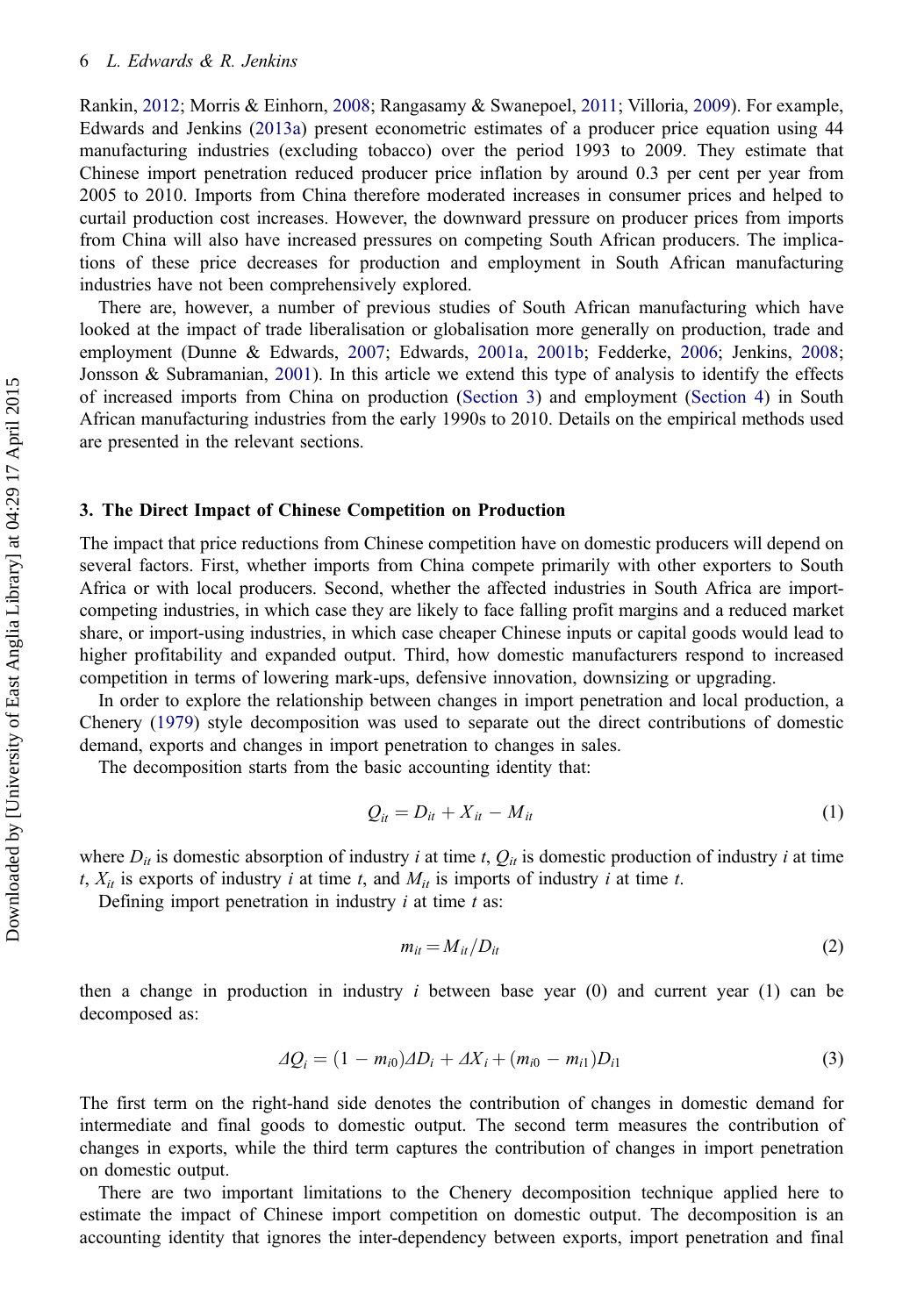demand. For example, lower-priced imports of consumer goods may boost domestic absorption. Lower-priced imported inputs may reduce costs and thus increase domestic production and exports. Hence, imports may account for some of the growth in domestic output attributed to the first two terms of the decomposition equation.

The second limitation is that imports are assumed to be perfect substitutes for domestic output. The final term in the decomposition, which shows how output is affected by the rise in import penetration, given the level of demand in the final period, is only if imports and domestic output are perfect substitutes.<sup>[5](#page-16-0)</sup> In reality, and as suggested by the vast variation in imported prices of similar products shown earlier, we expect imports and domestic goods to be partial substitutes. Consequently, the decomposition exaggerates the effect of import penetration on domestic output.

Bearing these limitations in mind, we use the decomposition Equation (3) to calculate the displacement of domestic product by imports. The decomposition was done for two main periods: 1992–2001 (the period prior to China's accession to the WTO), when imports from China remained relatively low; and 2001–2010, when imports from China began to increase their penetration significantly.

Table 3 shows that in the 1990s changes in sales by South African manufacturers were equally divided between growing domestic demand and increased exports. The growth in exports exceeded the increase in total import penetration, despite the major import liberalisation that occurred in this period. However, after 2001, this situation was reversed, with import penetration increasing by more than exports, so that the change in total sales lagged behind the growth in domestic demand. The total increase in import penetration in constant rand terms was roughly the same in the two periods, but the bulk of the increase in the later period came from China, whereas earlier its role had been marginal.

While similar decomposition techniques have been applied to South African data (Dunne & Edwards, [2007](#page-17-0); Edwards, [2001a](#page-17-0), [2001b](#page-17-0); Jenkins, [2008\)](#page-17-0), these studies focus on displacement effects arising from total trade and not bilateral trade flows. Since we are interested in the impact of imports from China on domestic production, it is necessary to carry out a further decomposition to separate out the effects of imports from China and imports from the rest of the world:

$$
\Delta Q_i = (1 - m_{i0})\Delta D_i + \Delta X_i + (m_{Ci0} - m_{Ci1} + m_{Ri0} - m_{Ri1})D_{i1}
$$
(4)

where  $m_{Ci}$  is the share of imports from China in total domestic absorption and  $m_{Ri}$  is the share of the rest of the world. This disaggregation is useful as it illustrates that an increase in Chinese import penetration can come at the expense of domestic production or imports from other countries (or both). For example, if imports from China only displace foreign imports, there will be no net increase in import penetration and the third term will be reduced to zero.<sup>[6](#page-16-0)</sup>

The question of how to divide gains and losses in market shares between different countries has been addressed in constant market share (CMS) analysis of international trade (Batista & Azevedo, [2002](#page-16-0)). Although CMS analysis is usually applied only to shares of a country's imports, there is no reason in principle that it cannot be applied to total market shares including domestically produced goods. The simplest approach to this problem is to assume that countries that gained market share in a

Table 3. Chenery decomposition of changes in South African manufacturing output, 1992–2001, 2001–2010 (billion rand)

|                              | 1992–2001 | $2001 - 2010$ |
|------------------------------|-----------|---------------|
| Growth of domestic demand    | 93.9      | 120.6         |
| Exports to China             | 1.6       | 4.7           |
| Exports to ROW               | 92.3      | 23.3          |
| Increased import penetration | $-60.3$   | $-63.2$       |
| Change in sales              | 127.4     | 85.3          |

Source: Authors' calculations using UN Comtrade ([2012](#page-18-0)) and Statistics South Africa [\(2011c,](#page-18-0) [d\)](#page-18-0) data.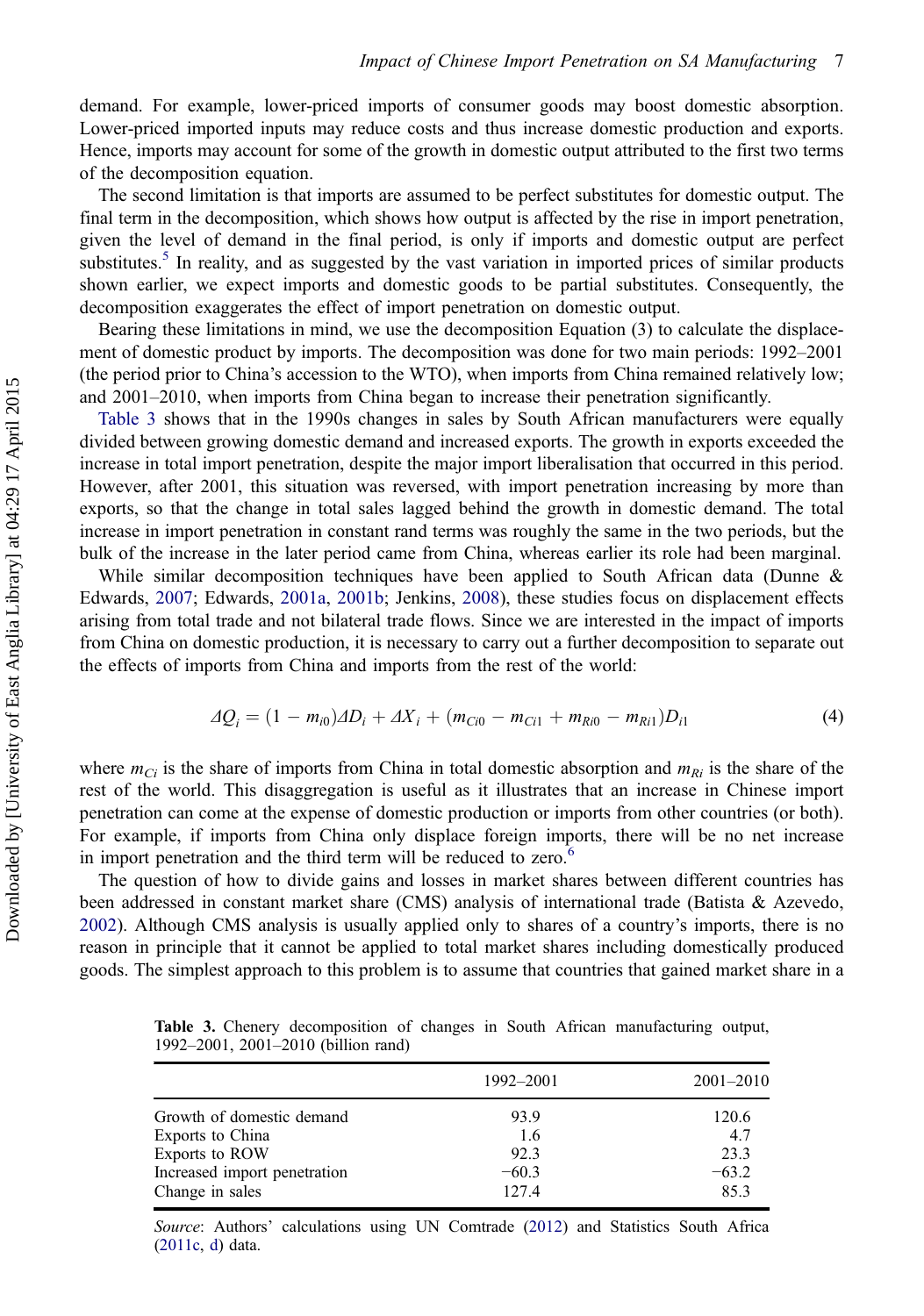<span id="page-9-0"></span>

|                                             | 1992-2001 | $2001 - 2010$ |
|---------------------------------------------|-----------|---------------|
| Total gain by China (R. bill)               | 7.24      | 41.38         |
| Gain from domestic producers (R bill)       | 7.16      | 30.30         |
| As $\%$ of total gain $(\% )$               | 98.90     | 73.19         |
| As % of domestic sales in base year $(\% )$ | 1.50      | 5.00          |

Table 4. Loss of market share by domestic producers to China

Source: Authors' calculations using UN Comtrade ([2012\)](#page-18-0) and Statistics South Africa [\(2011c,](#page-18-0) [d\)](#page-18-0) data.

particular product would have only gained from those that lost market share in the same product. The gain of any country that gained market share can then be distributed between those countries that lost market share according to the latter's share in the total loss by product.

This is the approach used here to estimate the displacement of domestic production by imports from China. It is assumed that in those industries where import penetration from the rest of the world has risen, then the entire increase in Chinese import penetration has come at the expense of domestic producers. If, however, the share of other importers in the South African market has fallen, then part of the increase in Chinese import penetration has been at the expense of the rest of the world. If the share of local production in domestic demand has increased, then it is assumed that the growth of Chinese import penetration has been entirely at the expense of other importers. If, however, the share of local production in domestic demand has fallen along with a fall in the share of imports from the rest of the world, the entire loss of market share by local producers is attributed to increased import penetration from China. On this basis it is possible to calculate the extent to which China has displaced both other imports and local production over specific periods of time.<sup>[7](#page-16-0)</sup>

Table 4 shows that in the period before 2001 the increase in Chinese import penetration did not have a significant impact on imports from the rest of the world, but although the major effect was on domestic producers, this was of limited significance because imports from China remained relatively low. From 2001 onwards, displacement of imports from other countries accounted for around a quarter of the increased market penetration by China, but displacement of domestic production accounted for the bulk of the increase. $8$ 

The results suggest that increased import penetration from China from 1992 to 2010 caused manufacturing output in 2010 to be about 5 per cent lower than it otherwise would have been. $9\degree$  $9\degree$  To put it in another way, in the absence of trade with China, the sales of South Africa's manufacturing industry would have risen in real terms between 1992 and 2010 by 52 per cent rather than the actual rise of 45 per cent (or 19% as opposed to 14% from 2001 to 2010).

The aggregate data also hide considerable variations between industries. [Table 5](#page-10-0) shows the loss in sales due to Chinese import penetration and the corresponding growth of total sales by domestic producers (including exports) in real terms for the 13 industries most affected by Chinese import penetration over the period 2001–2010.

Losses in sales were particularly high in textiles and clothing, footwear and leather, electrical and electronic products and some types of machinery. Of the 13 industries, six showed an absolute decline in sales, while a further three showed minimal growth. Only four industries (leather and leather products, medical appliances, household appliances and television, radio and other electronic equipment) that had significantly lost market share to China still enjoyed significant growth in sales.

#### 4. The Impact of Chinese Competition on Employment

A major issue of concern in relation to import competition from China is the effect that this has on employment in South Africa. This is particularly important in view of the significant impact found in the previous section on production in labour-intensive industries such as clothing and footwear. These were also sectors in which employment fell by large numbers.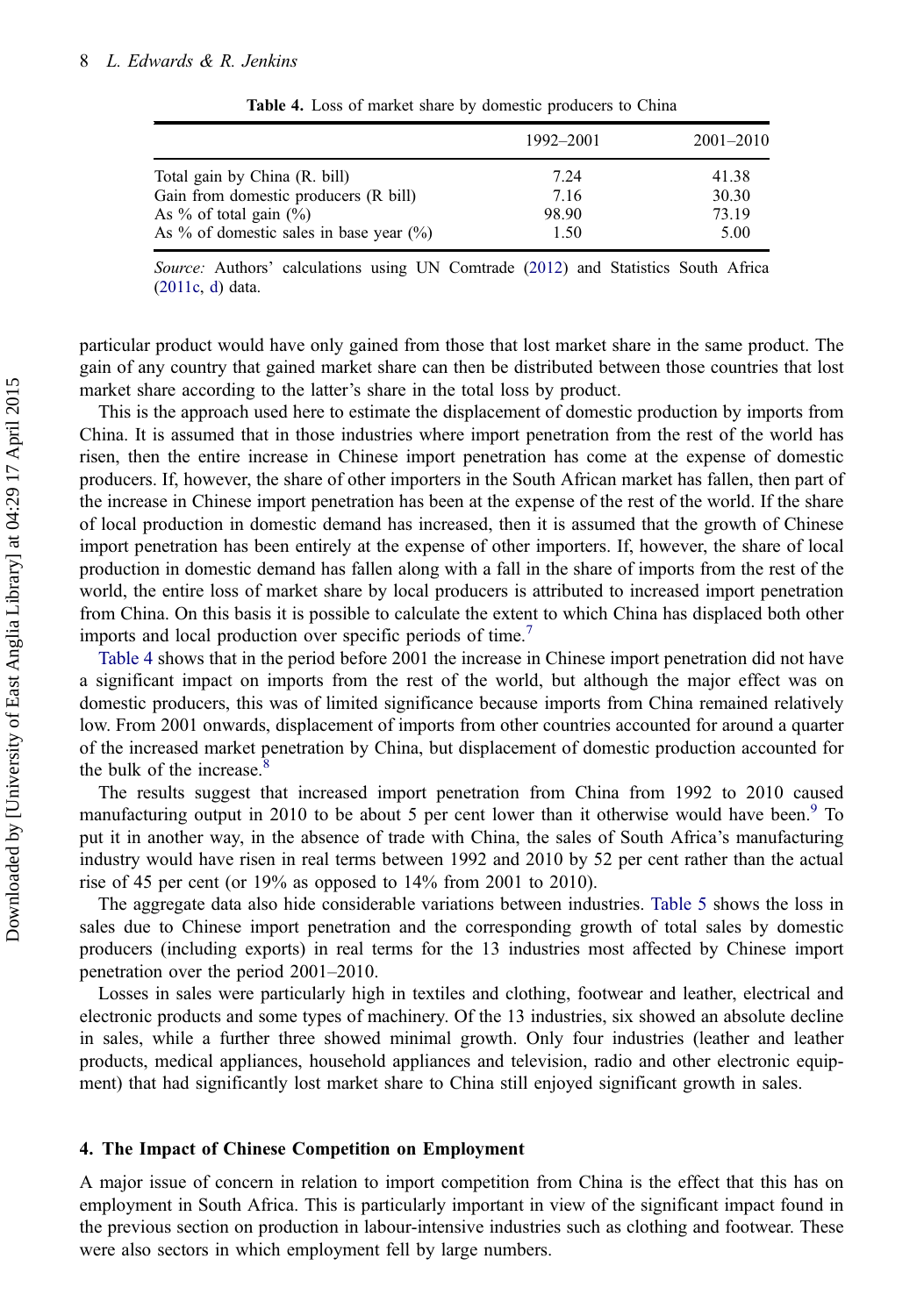|                                                         | Loss to China<br>(per cent) | Growth in manufacturing<br>sales (per cent) |
|---------------------------------------------------------|-----------------------------|---------------------------------------------|
| Knitted and crocheted fabrics                           | 60.5                        | $-23.5$                                     |
| Footwear                                                | 45.3                        | 2.4                                         |
| Clothing                                                | 31.1                        | $-7.6$                                      |
| General purpose machinery                               | 28.5                        | $-19.1$                                     |
| Household appliances                                    | 26.4                        | 16.9                                        |
| Television, radio and other electronic equipment        | 21.5                        | 11.0                                        |
| Special purpose machinery                               | 18.7                        | 1.8                                         |
| Medical appliances, measuring and controlling equipment | 18.0                        | 17.0                                        |
| Electric lamps and lighting equipment                   | 13.3                        | 0.3                                         |
| Leather and leather products                            | 12.9                        | 30.0                                        |
| Electrical motors, generators and transformers          | 12.3                        | $-7.3$                                      |
| Other textiles                                          | 11.1                        | $-19.7$                                     |
| Spinning and weaving                                    | 10.5                        | $-41.7$                                     |

<span id="page-10-0"></span>Table 5. Industries in which loss to Chinese imports between 2001 and 2010 represented more than 10 per cent of 2001 production

Source: Authors' calculations using UN Comtrade [\(2012](#page-18-0)) and Statistics South Africa ([2011c](#page-18-0), [d](#page-18-0)) data.

To evaluate the employment impact of changes in Chinese import penetration, we extend the Chenery decomposition technique developed earlier. Employment changes are a result of changes in output and changes in labour productivity, where labour productivity is defined as Employment  $(L_i)$ per unit output  $(Q_{it})$ . This relationship is represented as:

$$
\Delta L_i = l_{i1} \Delta Q_i + (\Delta l_i) Q_{i0} \tag{5}
$$

Substituting the Chenery decomposition Equation (3) into Equation (5) gives:

$$
\Delta L_i = l_{i1} (1 - m_{i0}) \Delta D_i + l_{i1} \Delta X_i + l_{i1} (m_{i0} - m_{i1}) D_{i1} + (\Delta l_i) Q_{i0}
$$
(6)

The first term on the right-hand side measures the impact of changes in domestic demand on employment, the second the effect of changes in exports, the third the impact of the total change in import penetration, and the final term indicates the effect of labour productivity changes.

To estimate the impact of trade with China on manufacturing employment, we first replace the  $(m_{i0}-m_{i1})D_{i1}$  part of the third term with the estimates from the previous section of the effect of Chinese import penetration on manufacturing output. We then apply econometric techniques to identify the contribution of Chinese import penetration to increases in industrial labour productivity (the fourth term)

# 4.1 Chenery Decomposition

To apply the decomposition, average employment coefficients for each manufacturing industry are required. Obtaining these coefficients for South Africa is made difficult by the lack of consistently constructed employment series at the industry level. According to the enterprise-based surveys provided by Statistics South Africa (Survey of Employment and Earnings [P0271] and Quarterly Employment Statistics [P0277.1]), manufacturing employment declined from more than 1.5 million workers in 1990 to fewer than 1.2 million workers in 2010. In contrast, the household and labour force surveys suggest manufacturing employment levels of slightly more than 1.5 million in 2010 (See the Online Appendix for further details). Nevertheless, in all data sources, manufacturing declined as a proportion of overall employment in the post-2000 period when Chinese competition was at its strongest.

We calculate employment coefficients for each manufacturing industry using the Statistics South Africa [\(2011c](#page-18-0)) enterprise-based survey data on manufacturing sales (at 2000 prices) and numbers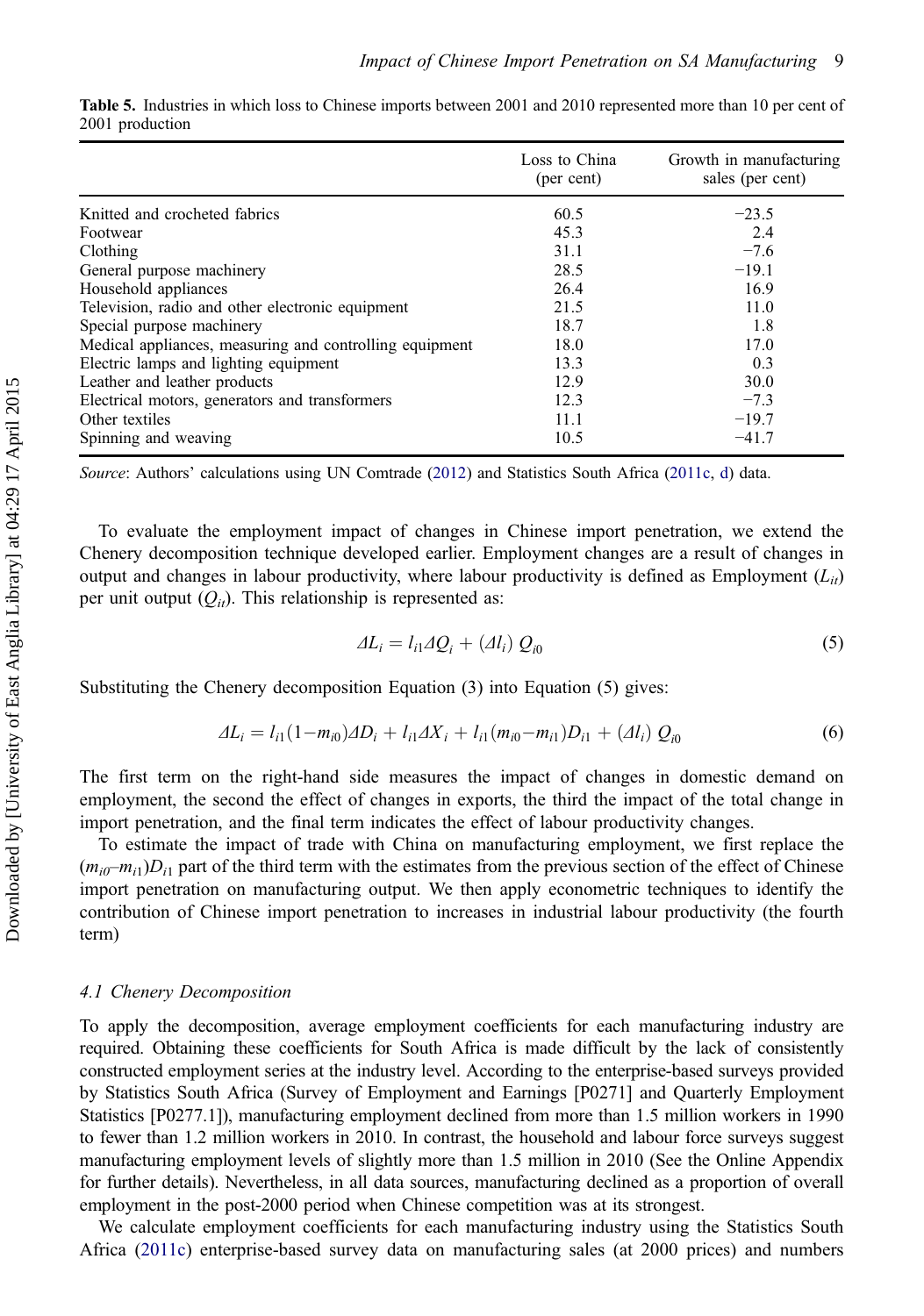<span id="page-11-0"></span>employed. Given the difference between the two periods before and after China joined the WTO, the impacts were estimated for both periods.

Table 6 shows that the loss of jobs as a result of output reductions due to increased import penetration from China was relatively limited before 2001 at less than 25,000. The loss of employment as a result of increased imports from other countries is estimated to be five times higher than the impact of Chinese competition. In the later period, however, the situation was totally different, with output reductions as a result of increased imports from China reducing employment by more than 77,000 jobs, which represented 70 per cent of the total loss attributable to output reductions as a result of increased imports.

Looking at the other sources of employment change, exports to countries other than China made a significant contribution to maintaining employment in the period up to 2001, but declined dramatically after that. The impact of exports to China on manufacturing employment was minimal in both periods. The main positive contribution to employment after 2001 came from the growth of domestic demand.

Table 6 also shows the loss of employment attributable to increased labour productivity in the two periods. In both periods, the loss of employment due to productivity growth is more than twice that attributable to increased import penetration. The primacy of labour productivity in driving employment changes in South African manufacturing is also found by Edwards ([2001a\)](#page-17-0), Dunne and Edwards ([2007\)](#page-17-0) and Jenkins [\(2008](#page-17-0)).

Table 7 shows the 12 industries that account for the bulk of the job losses associated with output reductions due to Chinese import penetration (85% of the total in Table 6). Eight of the 12 industries experienced a fall in employment between 2001 and 2010. Of these, the fall was relatively small in other fabricated metal products, but in all the others it was substantial and well above the average

|                                       | 1992–2001 | $2001 - 2010$ |
|---------------------------------------|-----------|---------------|
| Growth of domestic demand             | 140.6     | 208.9         |
| Exports to China                      | 2.6       | 4.1           |
| Exports to ROW                        | 174.7     | 10.0          |
| Increased import penetration          | $-144.7$  | $-110.3$      |
| (of which Chinese import penetration) | $-24.1$   | $-77.8$       |
| Productivity growth                   | $-352.6$  | $-226.1$      |
| Total change in employment            | $-179.5$  | $-113.5$      |
|                                       |           |               |

Table 6. Changes in employment, 1992–2001 and 2001–2010 (thousand)

Source: Authors' calculations using UN Comtrade [\(2012](#page-18-0)) and Statistics South Africa ([2011a](#page-18-0), [b,](#page-18-0) [c](#page-18-0), [d\)](#page-18-0) data.

|  |  | <b>Table 7.</b> Estimated job losses as a result of increased import penetration from China, 2001–2010 |
|--|--|--------------------------------------------------------------------------------------------------------|
|--|--|--------------------------------------------------------------------------------------------------------|

|                                          | Employment loss<br>(thousand) | Total change in employment<br>(per cent) |
|------------------------------------------|-------------------------------|------------------------------------------|
| Clothing                                 | 22.6                          | $-45.0$                                  |
| General purpose machinery                | 12.7                          | 50.9                                     |
| Special purpose machinery                | 7.2                           | 15.3                                     |
| Knitted and crocheted fabrics            | 4.0                           | $-52.9$                                  |
| Other textiles                           | 3.1                           | $-21.8$                                  |
| Spinning and weaving                     | 2.9                           | $-37.2$                                  |
| Footwear                                 | 2.5                           | $-55.3$                                  |
| TV, radio and other electronic equipment | 2.5                           | $-16.6$                                  |
| Other chemicals                          | 2.4                           | 29.6                                     |
| Other electrical equipment               | 2.1                           | 4.5                                      |
| Other fabricated metal products          | 2.0                           | $-4.2$                                   |
| Furniture                                | 1.9                           | $-40.4$                                  |

Source: Authors' calculations using UN Comtrade [\(2012](#page-18-0)) and Statistics South Africa ([2011a](#page-18-0), [b,](#page-18-0) [c](#page-18-0), [d\)](#page-18-0) data.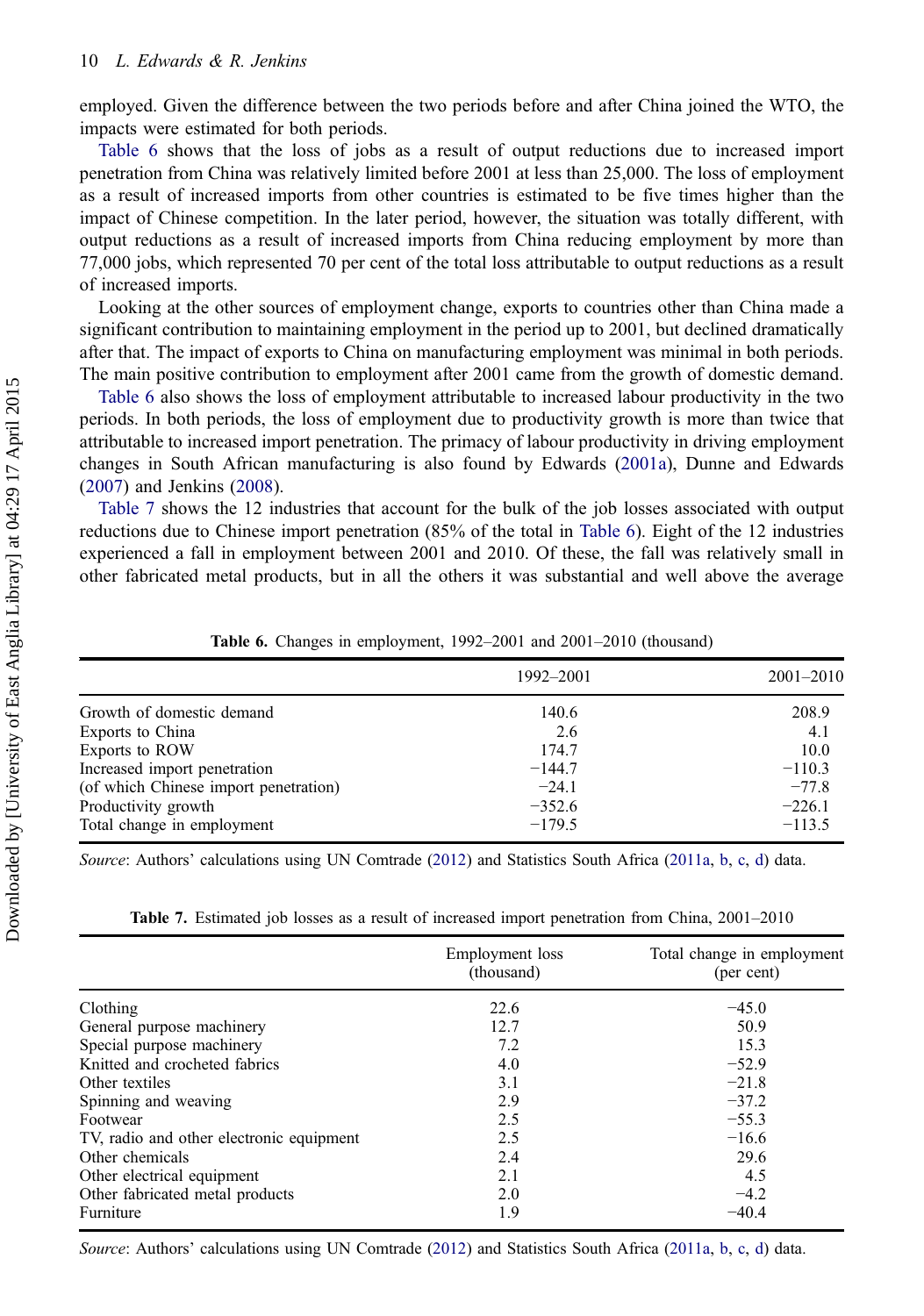decline in manufacturing employment of 9 per cent over the period. The only sectors where employment increased during the period, despite Chinese competition, were machinery, other chemicals and other electrical equipment.

There are several factors which could potentially lead to over- or under-estimation of the impact of imports from China on South African employment. Following on from our earlier caveats regarding the effect of import penetration on output, the assumption that Chinese and South African products are perfect substitutes is likely to bias upwards our estimates of employment losses attributed to rising import penetration.<sup>[10](#page-16-0)</sup>

The estimates of the employment effects also depend on the method used to attribute the gains in China's market share to losses by domestic producers and by other exporters. Using the alternative Batista [\(2008](#page-16-0)) method to separate out the effects of imports from China gives lower estimates of the negative effect on employment of around 21,000 between 1992 and 2001 and 64,000 between 2001 and 2010.

#### 4.2 Trade and Technology

In contrast, the assumption that changes in labour productivity are independent of trade with China tends to lead to an underestimation of the employment effects of increased imports and is unlikely to hold in practice. In the face of increased competition from imports, domestic firms may 'defensively innovate' by upgrading capital stock, upgrading skills and reducing employment (Acemoglu, [2002;](#page-16-0) Bloom, Draca, Reenen, [2011;](#page-17-0) Mion & Zhu, [2013](#page-17-0); Thoenig & Verdier, [2003](#page-18-0); Wood, [1994](#page-18-0);). Aggregate industry productivity is also expected to rise as less efficient firms exit or experience relatively large declines in output in the face of import competition (Bernard, Jensen, & Schott, [2006;](#page-16-0) Melitz, [2003;](#page-17-0) Pavcnik, [2002](#page-17-0)).<sup>[11](#page-16-0)</sup>

Job losses from rising labour productivity in Equation (6) can therefore in part be attributed to increased competition from imports. To isolate the contribution of Chinese import penetration to rising labour productivity, econometric estimates were made of the within-industry labour productivity relationship from 1992 to 2009 for the 44 manufacturing sectors. The approach followed is to regress the real volume of sales per worker on various explanatory factors including Chinese import penetration.[12](#page-16-0) Industry and time fixed effects are included to account for unobserved industry effects and common trends in labour productivity across all sectors.

The first column of [Table 8](#page-13-0) presents the results of the most basic model that separately includes import penetration by China and the rest of the world. Import penetration is positively correlated with output per worker, but only for China. A coefficient of 0.733 is estimated on Chinese import penetration in column 1, but it falls to 0.486 in column 2 once additional control variables such as the ratio of capital to labour, US total factor productivity and export orientation are included in the regression. The coefficient on the capital–labour ratio is positive and highly significant, as is expected, although increases in the capital–labour ratio could themselves be a consequence of firm responses to import competition. The inclusion of the capital–labour variable may bias downward the true effect of import competition.

Interestingly, the coefficient on import penetration by the rest of the world is significant and negative, suggesting that rising import penetration reduces labour productivity. One explanation is that the coefficient is spurious and reflects the coincidence of falling rest of world import penetration from 2001 to 2010 in the face of imports from China and rising labour productivity. The coefficient on Chinese import penetration is robust to the exclusion of import by the rest of the world, whereupon it rises by approximately 10 percentage points.

One concern with these estimates is that unobserved demand and supply shocks may simultaneously affect employment, output and imports, leading to biased estimates of the import penetration coefficient. In addition, we anticipate reverse causation effects that will also bias the estimates. For example, rising firm productivity in response to competition raises the competitiveness of domestic producers, which in turn reduces imports. To address these problems with respect to our variable of interest, we instrument Chinese import penetration using China's share in low- and middle-income country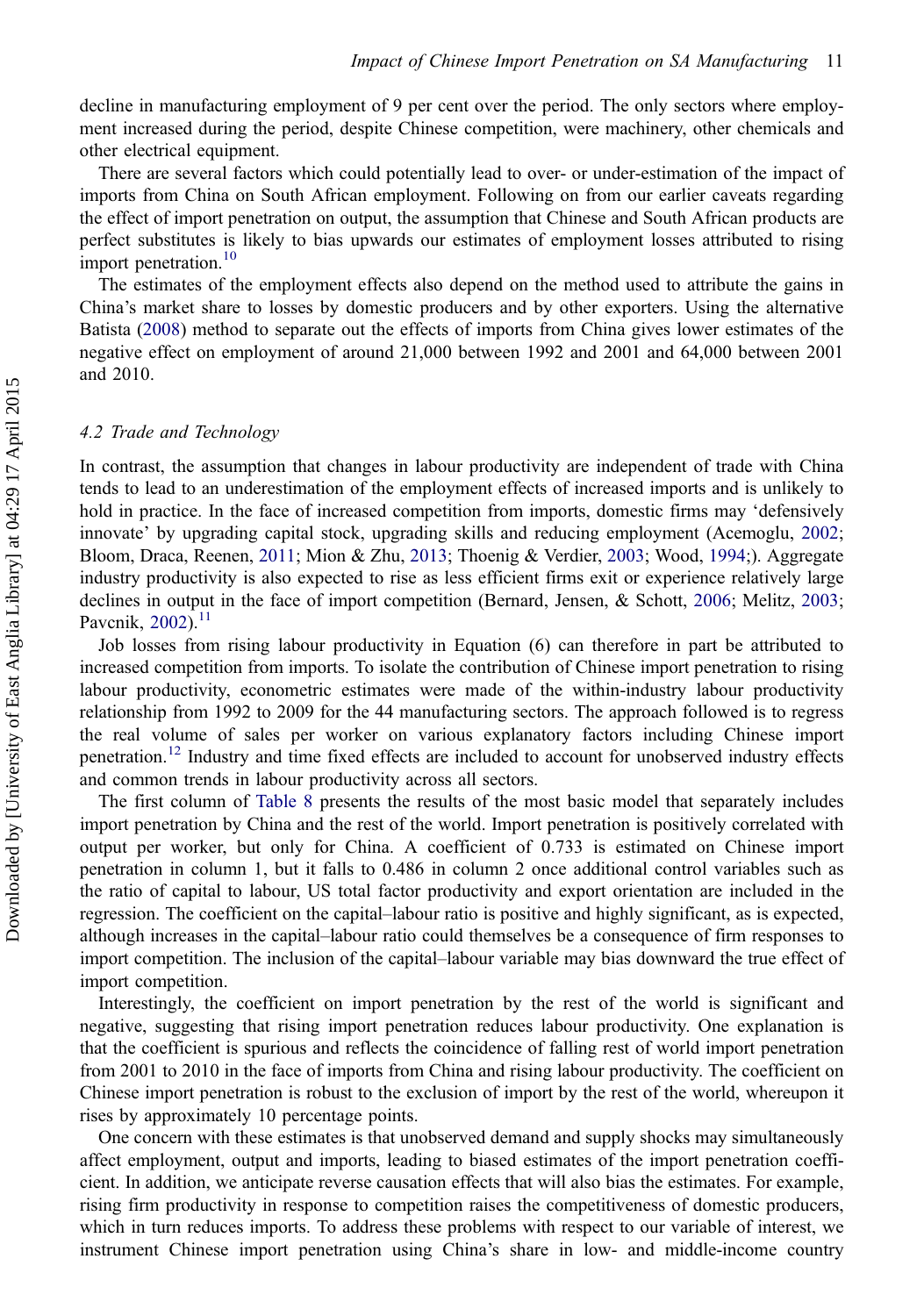<span id="page-13-0"></span>

|                                        |                       | (2)                             | (3)                             | (4)                             | (5)                             | (6)                             | (7)                             |
|----------------------------------------|-----------------------|---------------------------------|---------------------------------|---------------------------------|---------------------------------|---------------------------------|---------------------------------|
|                                        | (1)                   |                                 | Extended                        | High-wage<br>sectors            | Low-wage<br>sectors             | Imported<br>inputs              | Imported inputs<br>by source    |
| Variables                              | Basic                 |                                 | (IV)                            | (IV)                            | (IV)                            | (IV)                            | (IV)                            |
| Import penetration,<br>China           | $0.733**$             | $0.486**$                       | $0.504*$                        | $-0.357$                        | $1.035**$                       | $0.394+$                        | 0.274                           |
| Import penetration,<br>other           | (0.173)<br>$-0.838**$ | (0.135)<br>$-0.529**$           | (0.235)<br>$-0.526**$           | (0.617)<br>$-0.758**$           | (0.281)<br>$-0.395$             | (0.230)<br>$-0.611**$           | (0.327)<br>$-0.670**$           |
| ln(Capital/Labour)                     | (0.136)               | (0.154)<br>$0.498**$<br>(0.045) | (0.158)<br>$0.498**$<br>(0.044) | (0.225)<br>$0.667**$<br>(0.064) | (0.302)<br>$0.275**$<br>(0.050) | (0.159)<br>$0.494**$<br>(0.043) | (0.162)<br>$0.499**$<br>(0.042) |
| Ln(US TFP)                             |                       | $-0.002$<br>(0.114)             | $-0.002$<br>(0.114)             | $-0.318$<br>(0.218)             | $0.288*$<br>(0.123)             | 0.023<br>(0.111)                | 0.085<br>(0.117)                |
| Export orientation                     |                       | $-0.186+$<br>(0.103)            | $-0.189+$<br>(0.106)            | 0.202<br>(0.162)                | $-0.652**$<br>(0.188)           | $-0.173+$<br>(0.105)            | $-0.139$<br>(0.106)             |
| Import penetration in<br>inputs        |                       |                                 |                                 |                                 |                                 | $0.743*$<br>(0.312)             |                                 |
| Import penetration in<br>inputs, other |                       |                                 |                                 |                                 |                                 |                                 | $0.652+$<br>(0.360)             |
| Import penetration in<br>inputs, China |                       |                                 |                                 |                                 |                                 |                                 | $2.054*$<br>(0.853)             |
| Constant                               | $0.408**$<br>(0.045)  | $-2.557**$<br>(0.515)           | $-2.554**$<br>(0.512)           | $-2.709**$<br>(0.855)           | $-2.506**$<br>(0.583)           | $-2.651**$<br>(0.504)           | $-2.961**$<br>(0.528)           |
| Observations<br>R-squared              | 792<br>0.963          | 792<br>0.975                    | 792<br>0.975                    | 396<br>0.968                    | 396<br>0.983                    | 792<br>0.975                    | 792<br>0.975                    |

Table 8. Regression results for labour productivity

Notes: Estimates based on annual data for 44 industries from 1992–2009. The dependent variable is the volume of sales per worker. US total factor productivity (TFP) data are obtained from the US Bureau of Labor Statistics [\(2011](#page-18-0)). Capital stock (in 2005 prices) are obtained from Quantec Ltd. ([2012\)](#page-17-0). Export orientation is measured as share of exports in sales and import penetration is calculated as imports/(sales–exports + imports). Both trade measures are calculated using sales data from Statistics South Africa and trade data from UN Comtrade ([2012\)](#page-18-0). The variable *Import penetration in inputs* measures the weighted average import penetration in intermediate inputs used in each sector. Input cost shares, excluding own industry, are obtained from the 2000 Supply-Use tables produced by Statistics South Africa and used as weights. IV refers to two-stage least square estimation results where China's share in low and middle income country imports is used to instrument Chinese import penetration. Year dummies and industry fixed effects are included in all regressions. Robust standard errors are presented in parentheses. \*\*p < 0.01, \*p < 0.05, + p < 0.1

(excluding South Africa) imports. Our results presented in column 3, reveal a slightly stronger positive impact of Chinese import penetration on labour productivity. The results suggests that a 1 percentage point increase in Chinese import penetration is associated with a 0.5 per cent increase in output per worker within the industry.<sup>[13](#page-16-0)</sup>

There are important cross-sector composition effects. In columns 4 and 5, we split the sample into above and below median wage industries and re-estimate the relationship using instrumental variable (IV) estimation. Chinese import competition has the strongest positive impact on output per worker in low-wage industries where a coefficient of 1.04 is estimated. No significant association is found for high-wage industries.

What is missing from the analysis is the effect on labour productivity of increases in import penetration in intermediate inputs. As shown by Amiti and Konings [\(2007](#page-16-0)) access to cheaper imported inputs can raise productivity via learning, variety and quality effects. Access to new input varieties can also stimulate output growth and the introduction of new products (Goldberg, Khandelwal, Pavcnik, & Topalova, [2010](#page-17-0)). These effects may be considerable in the case of Chinese competition. A high proportion of South African imports from China are made up of intermediate inputs and capital goods [\(Table 1](#page-3-0)).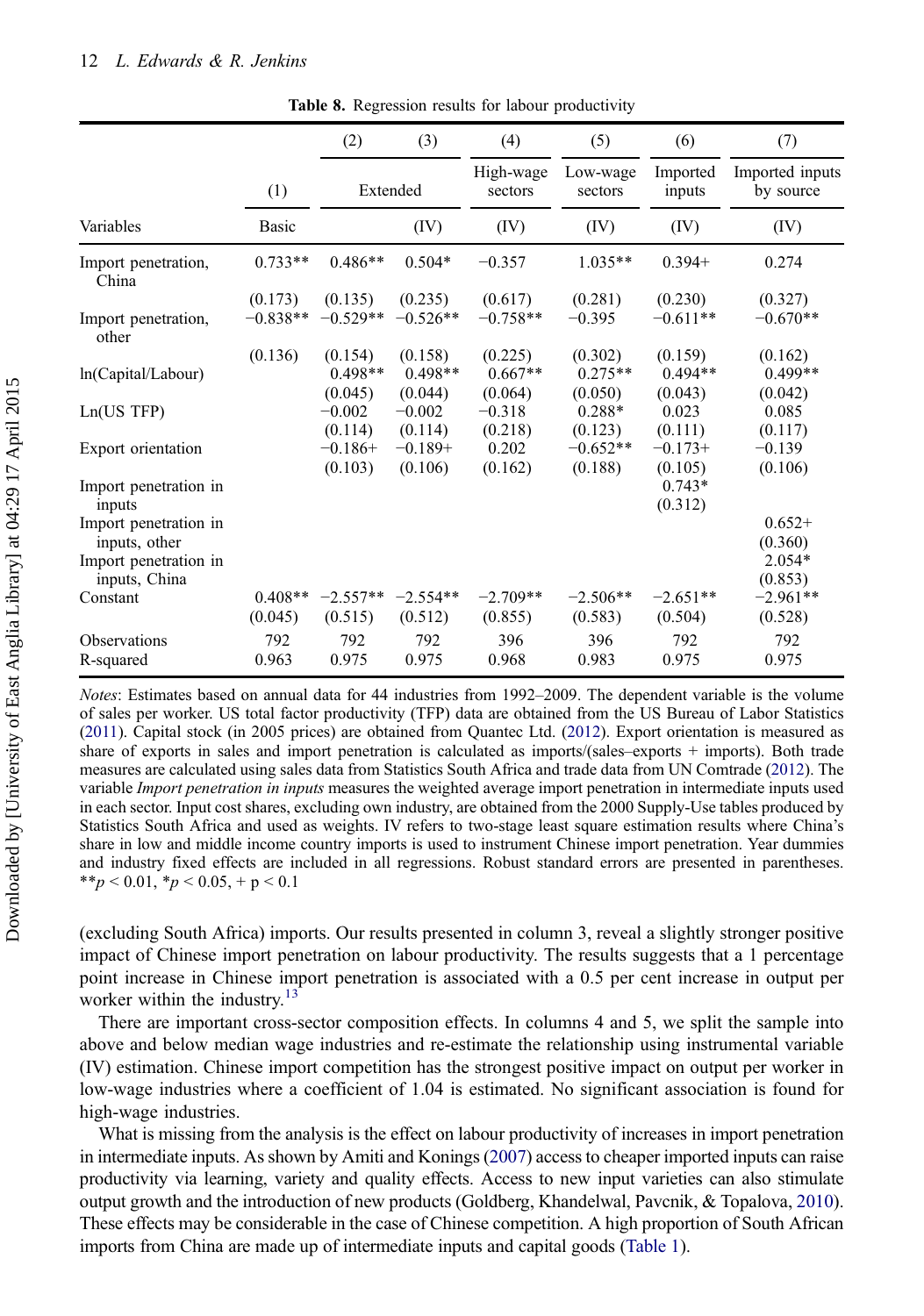<span id="page-14-0"></span>To explore this further, column 6 includes the weighted average import penetration in intermediate inputs used in each industry. Input cost shares, excluding own industry, obtained from the 2000 Supply-Use tables produced by Statistics South Africa are used as weights. Column 7 splits import penetration in inputs into that attributable to China and the rest of the world.

The results reveal that a rising share of imports in intermediate inputs is an important factor contributing towards the increase in output per worker. This may arise from the outsourcing of production process to foreign firms, as well as the importation of labour saving technology embodied in inputs. In column 7, we note that the coefficient on Chinese import penetration in consumption loses significance once Chinese import penetration in intermediate inputs used by each sector has been included. The dominant channel through which China has affected labour productivity may therefore be through its indirect effect on production costs rather than the direct competitive impact.

A final limitation of these estimates is that we are unable to disaggregate the industry level effects into within-firm and between-firm effects. Rising industry productivity associated with Chinese import penetration may originate from increases in productivity within-firms, as well as across-firm composition effects driven by exit of low productivity firms. Firm-level data are required to disentangle these effects.

#### 4.3. Total Employment Impact

Bearing in mind the various caveats noted earlier and differences in the effect of import penetration across industries, we can use the estimated coefficients to isolate the aggregate contribution of Chinese import penetration to the loss of employment through increased labour productivity. Drawing on the Chinese import penetration coefficient of  $-0.5$  from column 3 in [Table 8,](#page-13-0) we calculate that improvements in aggregate labour productivity associated with Chinese competition reduced employment in manufacturing by 43,000 over the period 1992–2010. This makes up 7.5 per cent of the 578,000 jobs lost due to improvements in labour productivity according to the Chenery decompositions (see [Table 6\)](#page-11-0).

These results combined with the employment losses from lower output calculated in the decomposition analysis suggest that Chinese import penetration from 1992 to 2010 may have contributed to a reduction in South African manufacturing employment opportunities of up to 145,000 manufacturing jobs (102,000 directly and 43,000 indirectly through labour productivity). This is equivalent to 45 per cent of the total loss in manufacturing jobs over the period. Alternatively, import penetration from China from 1992 is estimated to have caused employment in South African manufacturing in 2010 to be 8.2 per cent lower than it otherwise would have been. The effect on employment is larger than on output because the effects of Chinese import penetration on output and labour productivity were concentrated in labour-intensive industries.

#### 5. Conclusion

The analysis presented here indicates that Chinese competition has had a significant impact on South African manufacturing in the period since China joined the WTO. Over the past decade, the bulk of the increase in import penetration of the South African market can be attributed to China. It is now the largest source of imports to South Africa both in aggregate and in 27 out of 45 manufacturing industries.

Although increased imports from China have partly replaced imports from other countries, it was found that most of the increase in Chinese penetration of the market has been at the expense of local production. The article estimates that the displacement of domestic production as a result of increased Chinese import penetration during the decade of the 2000s came to around R30 billion. The displacement of South African manufacturing over the full 1992 to 2010 period caused output in 2010 to be about 5 per cent lower than it otherwise would have been.

Exports of manufactures to China remained relatively limited and did not add significantly to industrial growth in South Africa. Even in 2010, the Chinese market only accounted for 1 per cent of South African manufacturing sales. While exports to other countries are much more significant, we did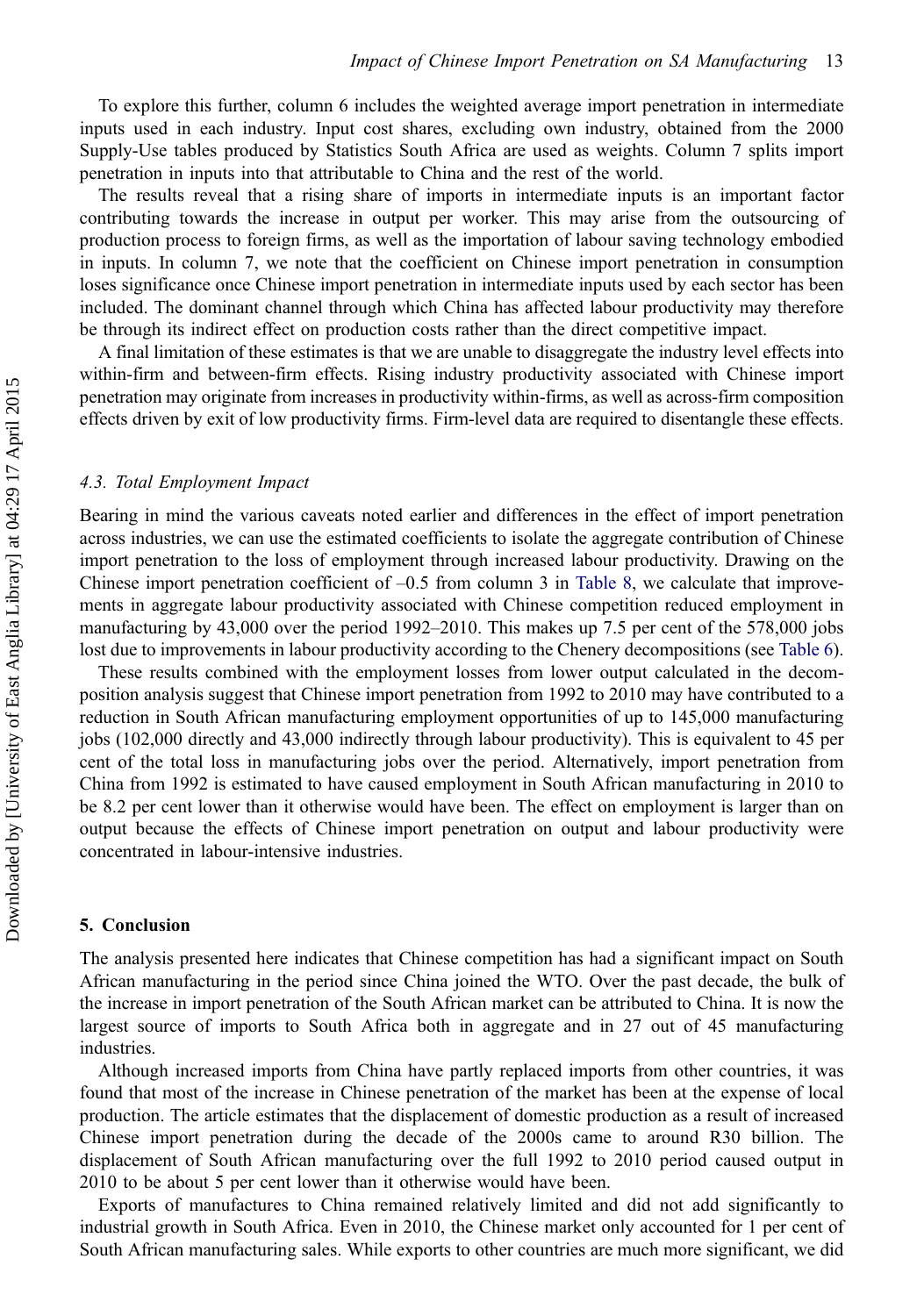<span id="page-15-0"></span>not analyse the impact of China on South Africa's exports to the rest of the world here. However, Edwards and Jenkins [\(2013b](#page-17-0), [2014](#page-17-0)) find that South Africa has also lost market share to China in its major export markets.

We also find a negative overall impact of Chinese competition on manufacturing employment in South Africa. First, there was the loss of approximately 102,000 jobs associated with the displacement of local production by imported goods from 1992 to 2010. Second, Chinese import penetration raised labour productivity within industries, leading to a further decline in employment of 43,000 jobs. Together, these effects caused employment in South African manufacturing in 2010 to be 8.2 per cent lower than it otherwise would have been.

The effect of trade with China on output and employment in South African manufacturing is significant, but on aggregate still makes up a relatively small share of total output and employment. However, some industries, particularly the labour-intensive clothing, footwear and textile industries, have experienced disproportionate and rapid reductions in output and employment, leading to considerable adjustment costs for employees and firm owners in these industries.

Our analysis has also focused mainly on the 'threats' associated with Chinese competition. We have not fully addressed the possible positive effects on domestic production of cheaper access to capital and intermediate inputs which now dominate imports from China. In addition, the shrinkage of uncompetitive firms and the elimination of inefficient firms may have left the South African manufacturing industry better placed for expansion in future.

Further, we have only addressed the impact of Chinese competition on the manufacturing sector and have not attempted to draw conclusions at the macro level which would involve considering the impacts on the primary and tertiary sectors as well. As far as services are concerned, imports of lowpriced clothing from China, for example, stimulated demand and employment within the retail sector (Morris & Einhorn, [2008\)](#page-17-0). Lower-priced imports benefited consumers in the form of lower prices of many manufactured goods. These lower prices will also have contributed, through South Africa's inflation-targeting framework that governs monetary policy, to lower interest rates.

The focus on manufacturing in this article is justified by the key role that is seen by policy-makers in South Africa for the industrial sector in bringing about a more dynamic economy in South Africa, and the need to achieve more rapid economic growth in order to tackle the country's serious employment problem. Nevertheless, for an economy-wide perspective, these additional aspects require consideration.

# Acknowledgements

This article is based on research carried out for a project on 'Chinese Competition and the Restructuring of South African Manufacturing' funded by the UK Economic and Social Research Council, Grant No. ES/1035125/1. The project was administered by the Southern African Labour and Development Research Unit at the University of Cape Town in South Africa and the School of International Development at the University of East Anglia in the United Kingdom. This article benefited from extensive and perceptive comments by two reviewers and participants of a workshop organised by the Trade and Industrial Policy Strategies in Pretoria. All data are available from the authors upon request.

### Disclosure statement

No potential conflict of interest was reported by the author(s).

#### Notes

<sup>1.</sup> South African Department of Trade and Industry Economic Database, available online at [http://www.dti.gov.za/econdb/](http://www.dti.gov.za/econdb/raportt/rapcoun.html) [raportt/rapcoun.html](http://www.dti.gov.za/econdb/raportt/rapcoun.html).

<sup>2.</sup> Table A1 in the Online Appendix presents the country ranking of China as a source of South African imports by manufacturing sector classified at the three-digit standardised industrial classification (SIC) level. In 1995, China was the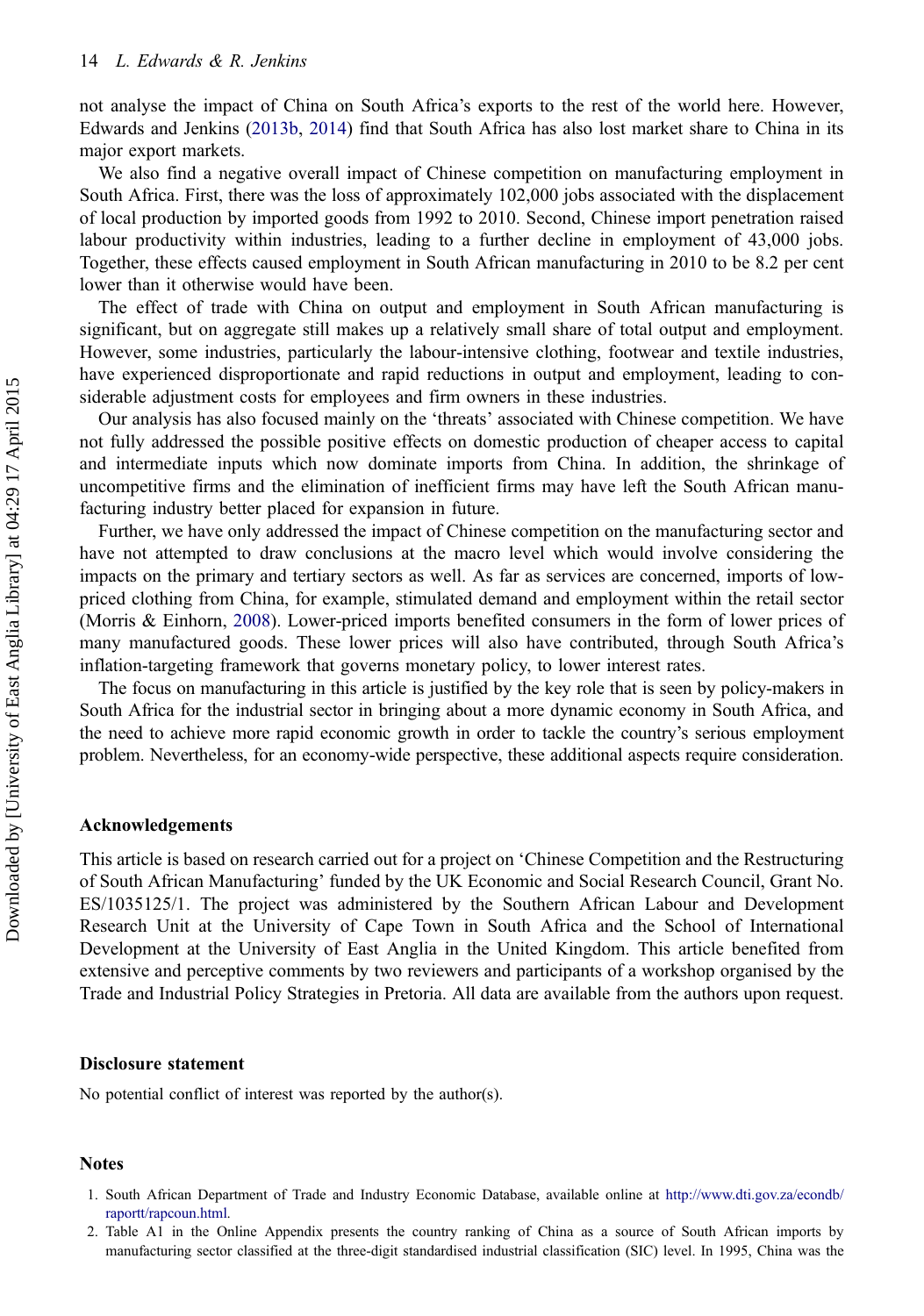<span id="page-16-0"></span>principal source of imports in just three of the 45 manufacturing industries, but by 2010 this had risen to 27. All data used in this paper are available from the authors upon request.

- 3. A detailed analysis of import unit values of the top 20 products imported from China corroborates our finding of vast price differences in import values across countries. For example, unit values of imports of transmission apparatus incorporating reception apparatus (HS 852520), that is mobile phones – the second most important product imported from China – were substantially lower from China (64 US dollars) than from other emerging economies (151 US dollars) and from high-income countries (226 US dollars). Imports of cotton trousers (HS 620342 and HS 620462) from China were also substantially cheaper costing around 3 to 4 US dollars per item compared to 16 to 22 US dollars from high-income countries.
- 4. Calculations based on Producer Price Index data obtained from Statistics South Africa (P0142.1) ([http://www. Statssa.gov.](http://www.%A0Statssa.gov.za) [za](http://www.%A0Statssa.gov.za)). Consumer price indices for the 44 sectors are not available.
- 5. For example, assume an increase in imports from China of a good for which there are no domestic substitutes. The direct impact on domestic output and employment would be zero (there may be indirect effects as consumers shift expenditure from domestic goods to the imported good). A rise in M will raise import penetration  $M/(Q + M - X)$ , with no change in Q at all (and hence no change in employment). However, in the Chenery decomposition  $(m_0 - m_1) < 0$ , and the calculation will erroneously give rise to an estimated loss of domestic output and consequently employment.
- 6. Calculating the impact of imports from China on domestic production simply by taking the change in the share of Chinese goods in domestic absorption  $(m_{Ci0} - m_{Ci1})D_{i1}$  would tend to overestimate the impact because it ignores the possibility that imports from China substitute for imports from other countries.
- 7. In another paper, Batista (2008) develops an alternative method of distributing gains and losses in market share which takes into account the relative growth rates of exports of different countries.
- 8. Using the alternative methodology proposed by Batista (2008), displacement of domestic production accounted for a lower 60 per cent share (or 4% of local production in 2001) of the total gain by China in the period 2001–2010. The lower values reflects the fact that under the Batista (2008) method some of the gains by China in a particular product are regarded as being at the expense of imports from the rest of the world, even though the share of the latter in domestic absorption has increased, provided China's share is increasing at a faster rate.
- 9. This value is calculated as the loss in domestic output due to Chinese imports from 1992 to 2010 divided by the sum of total output in 2010 and the loss in domestic output due to Chinese imports. A partial offset to increased import penetration from China was the increased exports to China between 1992 and 2010, which came to 6.7 billion rand (see [Table 5\)](#page-10-0). This was substantially less than the 37.5 billion rand displaced by increased imports from China.
- 10. See Leamer ([2000\)](#page-17-0) for a more detailed critique of using the factor content of products to calculate the impact of trade on employment and wages. See also Rodrik ([1997](#page-18-0)), who argues that increases in import competition raise the derived labour demand elasticity, hence depressing wages and employment in those industries.
- 11. The calculations also only relate to the direct effects of imports from China and do not take into account the indirect impacts on suppliers of a reduction in domestic production. Thus, calculated changes in employment in spinning and weaving, for example, only relate to the imports of Chinese yarns and woven fabrics and do not take into account indirect or upstream effects arising from displacement of domestic clothing production, which affect the domestic market for South African textile manufacturers. Similarly, the employment created in downstream industries retailing cheaper Chinese products is not measured.
- 12. Alternative estimates where we include import penetration into a demand for labour function, following Milner and Wright [\(1998\)](#page-17-0) and Greenaway, Hine and Wright ([1999\)](#page-17-0), corroborates our findings in this section, although the estimated impact of Chinese import penetration on labour is greater in the alternative estimates.
- 13. To test the robustness of these results, we also estimated a dynamic fixed effects model (specified as a partial adjustments model) using the first-differenced generalised methods of moment (GMM) estimator of Arellano and Bond (1991). Chinese import penetration and the capital–labour ratio were assumed to be endogenous. The coefficient on Chinese import penetration was found to be insignificant. The GMM estimates, however, should be treated with caution, as the number of industries is low (44) and the number of instruments rises rapidly as the time dimension of the data increases.

#### **References**

- Acemoglu, D. (2002). Technical change, inequality, and the labor market. Journal of Economic Literature, 40, 7-72. doi:[10.1257/jel.40.1.7](http://dx.doi.org/10.1257/jel.40.1.7)
- Amiti, M., & Konings, J. (2007). Trade liberalization, intermediate inputs, and productivity: Evidence from Indonesia. American Economic Review, 97, 1611–1638. doi:[10.1257/aer.97.5.1611](http://dx.doi.org/10.1257/aer.97.5.1611)
- Arellano, M., & Bond, S. (1991). Some tests of specification for panel data: Monte Carlo evidence and an application to employment equations. The Review of Economic Studies, 58, 277-297. doi:[10.2307/2297968](http://dx.doi.org/10.2307/2297968)
- Batista, J. (2008). Competition between Brazil and other exporting countries in the US import market: A new extension of constant-market-shares analysis. Applied Economics, 40, 2477–2487. doi:[10.1080/00036840600970203](http://dx.doi.org/10.1080/00036840600970203)
- Batista, J., & Azevedo, J. (2002). NAFTA and the Loss of U.S. Market Share by Brazil, 1992–2001. CEPAL Review, 78, 159–173.
- Bernard, A B., Jensen, J., & Schott, P. (2006). Survival of the best fit: Exposure to low-wage countries and the (Uneven) growth of US manufacturing plants. Journal of International Economics, 68(1), 219–237. doi:[10.1016/j.jinteco.2005.06.002](http://dx.doi.org/10.1016/j.jinteco.2005.06.002)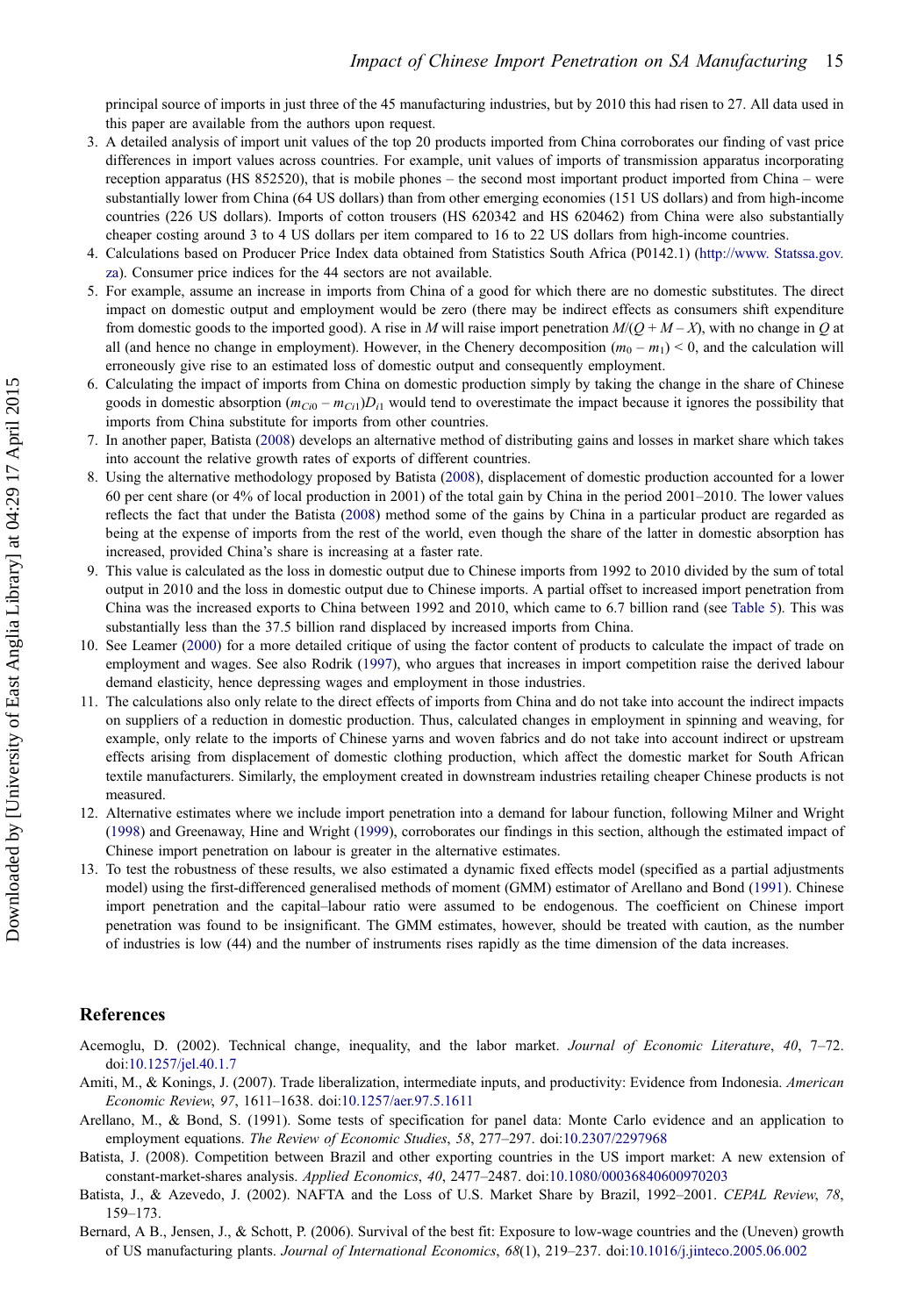- <span id="page-17-0"></span>Bloom, N., Draca, M., & Reenen, J. (2011). Trade Induced Technical Change? The Impact of Chinese Imports on Innovation, IT and Productivity. (NBER Working Paper No. 16717).
- Chenery, H. (1979). Structural change and development policy. New York, NY: Oxford University Press.
- DTI. (2010). South African trade policy and strategic framework. Department of Trade and Industry, Pretoria: South African Government Printers.
- Dunne, P., & Edwards, L. (2007). Trade, enterprise production and employment. Journal for Studies in Economics and Econometrics, 31, 49–68.
- Edwards, L. (2005). Has South Africa liberalised its trade? The South African Journal of Economics, 73, 754–775. doi:[10.1111/](http://dx.doi.org/10.1111/j.1813-6982.2005.00052.x) [j.1813-6982.2005.00052.x](http://dx.doi.org/10.1111/j.1813-6982.2005.00052.x)
- Edwards, L. (2001a). Globalisation and the skills bias of occupational employment in South Africa. South African Journal of Economics, 69(1), 40–71. doi:[10.1111/j.1813-6982.2001.tb00002.x](http://dx.doi.org/10.1111/j.1813-6982.2001.tb00002.x)
- Edwards, L. (2001b). Trade and the structure of South African production, 1984–97. Development Southern Africa, 18, 471–491. doi:[10.1080/03768350120083905](http://dx.doi.org/10.1080/03768350120083905)
- Edwards, L., & Jenkins, R. (2013a). The impact of Chinese import penetration on the South African manufacturing sector. (Southern Africa Labour and Development Research Unit Working Paper Number 102). Cape Town, South Africa: SALDRU, University of Cape Town.
- Edwards, L., & Jenkins, R. (2013b). Is China 'crowding-out' South African Exports of Manufactures? (Southern African Labour Development Research Unit Working paper 107). Cape Town, South Africa: SALDRU, University of Cape Town.
- Edwards, L., & Jenkins, R. (2014). The margins of export competition: A new approach to evaluating the impact of China on South African exports to sub-Saharan Africa. Journal of Policy Modeling, 36(1), S132–S150. doi:[10.1016/j.](http://dx.doi.org/10.1016/j.jpolmod.2013.10.003) [jpolmod.2013.10.003](http://dx.doi.org/10.1016/j.jpolmod.2013.10.003)
- Edwards, L., & Rankin, N. (2012). Testing Trade Theory: The Retail Price Impact of Clothing Quotas in South Africa. Paper presented at CSAE Conference, Oxford, March 2012.
- Edwards, L., Naughtin, T., & Rankin, N. (2011). No Chinese Jackets Required: Quantitative restrictions and quality upgrading in South Africa. Paper presented at International Conference on International Trade and Investment, Mauritius, Dec 2011.
- Fedderke, J. (2006). Technology, Human Capital and Growth: Evidence From a Middle Income Country Case Study Applying Dynamic Heterogeneous Panel Analysis. In South African Reserve Bank, Banco de Mexico and The People's Bank of China (Eds.) Economic Growth, Proceedings of a G20 seminar held in Pretoria, South Africa, 4–5 August 2005.
- Fontagné, L., Gaulier, G., & Zignago, S. (2008). Specialization across varieties and North-South competition. Economic Policy, 23(53), 51–91. doi:[10.1111/j.1468-0327.2007.00193.x](http://dx.doi.org/10.1111/j.1468-0327.2007.00193.x)
- Goldberg, P., Khandelwal, A., Pavcnik, N., & Topalova, P. (2010). Imported intermediate inputs and domestic product growth: Evidence from India. The Quarterly Journal of Economics, 125, 1727–1767. doi:[10.1162/qjec.2010.125.4.1727](http://dx.doi.org/10.1162/qjec.2010.125.4.1727)
- Greenaway, D., Hine, R., & Wright, P. (1999). An empirical assessment of the impact of trade on employment in the United Kingdom. European Journal of Political Economy, 15, 485–500. doi:[10.1016/S0176-2680\(99\)00023-3](http://dx.doi.org/10.1016/S0176-2680(99)00023-3)
- Jenkins, R. (2008). Trade, technology and employment in South Africa. Journal of Development Studies, 44(1), 60-79. doi:[10.1080/00220380701722308](http://dx.doi.org/10.1080/00220380701722308)
- Jonsson, G., & Subramanian, A. (2001). Dynamic gains from trade: Evidence from South Africa. International Monetary Fund Staff Papers, 48(1), 197–224.
- Langeni, L. (2012, August 6) Free-trade Agreement with China Not on Cards. Business Day.
- Leamer, E. (2000). What's the use of factor contents? Journal of International Economics, 50(1), 17-49. doi:[10.1016/S0022-](http://dx.doi.org/10.1016/S0022-1996(99)00004-5) [1996\(99\)00004-5](http://dx.doi.org/10.1016/S0022-1996(99)00004-5)
- Lennox, J. (2008). 'Free Trade With China: A View From the Board Room', Interview, South African Institute of International Affairs [Online], Retrieved from [http://www.saiia.org.za/archive-eafrica/free-trade-with-china-a-view-from-the-board-room.](http://www.saiia.org.za/archive-eafrica/free-trade-with-china-a-view-from-the-board-room.html) [html](http://www.saiia.org.za/archive-eafrica/free-trade-with-china-a-view-from-the-board-room.html)
- Maia, J. (2011). The changing structure of the South African economy. In B. Turok (ed.), The cotroversy about economic growth. Auckland Park: Jacana Media.
- Mail, & Guardian. (2012). South Africa and China in Awkward Embrace. Mail and Guardian, 19/7. Retrieved August 1, 2012, from <http://mg.co.za/article/2012-07-19-south-africa-and-china-in-awkward-embrace>
- Mde, V. (2005, November 3) Trade gap with China is Wiping out Jobs Vavi. Business Day.
- Melitz, M. J. (2003). The impact of trade on intra-industry reallocations and aggregate industry productivity. Econometrica, 71, 1695–1725. doi:[10.1111/1468-0262.00467](http://dx.doi.org/10.1111/1468-0262.00467)
- Milner, C., & Wright, P. (1998). Modelling labour market adjustment to trade liberalisation in an industrialising economy. Economic Journal, 108, 509–528. doi:[10.1111/1468-0297.00301](http://dx.doi.org/10.1111/1468-0297.00301)
- Mion, G., & Zhu, L. (2013). Import competition from and offshoring to China: A curse or blessing for firms? Journal of International Economics, 89(1), 202–215. doi:[10.1016/j.jinteco.2012.06.004](http://dx.doi.org/10.1016/j.jinteco.2012.06.004)
- Morris, M., & Einhorn, G. (2008). Globalisation, welfare and competitiveness: The impacts of chinese imports on the South African clothing and textile industry. Competition and Change, 12, 355–376. doi:[10.1179/102452908X357301](http://dx.doi.org/10.1179/102452908X357301)
- Morris, M., & Reed, L. (2008). Review of the Impact of the China Restraint Agreement on the Clothing and Textile Industry in South Africa. (PRISM Working paper). Cape Town, South Africa: University of Cape Town.
- Pavcnik, N. (2002). Trade liberalization, exit, and productivity improvements: Evidence from chilean plants. The Review of Economic Studies, 69(1), 245–276. doi:[10.1111/1467-937X.00205](http://dx.doi.org/10.1111/1467-937X.00205)
- Quantec. (2012). Easy data [Data set]. Retrieved August 1, 2012, from <http://www.quantec.co.za/>